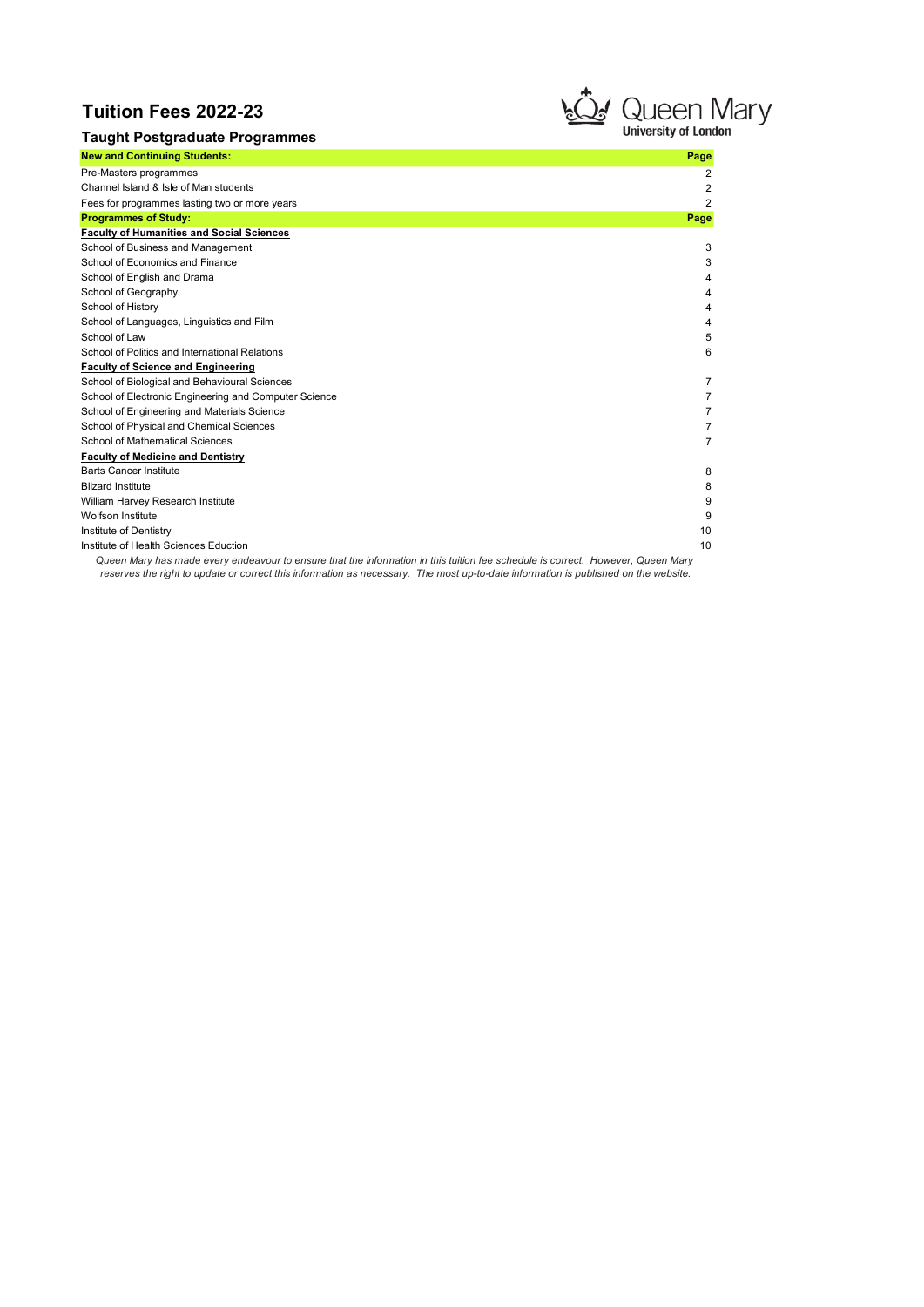|                                                   |                                                                                     | 2022/23 |                 |      |                 |
|---------------------------------------------------|-------------------------------------------------------------------------------------|---------|-----------------|------|-----------------|
| Course code                                       |                                                                                     |         | New             |      | Continuing      |
| <b>Pre-Masters programmes:</b>                    |                                                                                     | Home    | <b>Overseas</b> | Home | <b>Overseas</b> |
| Y <sub>2</sub> QF                                 | Pre-Masters FT Graduate Diploma Economics<br>and Finance (September start)          | £19,250 | £19,250         |      |                 |
| Y <sub>2</sub> Q <sub>G</sub>                     | Pre-Masters FT Graduate Diploma Economics<br>and Finance (January start)            | £19,250 | £19,250         |      |                 |
| Y <sub>2</sub> QA                                 | Pre-Masters FT Graduate Diploma Humanities<br>and Social Sciences (September start) | £19,250 | £19,250         |      |                 |
| Y <sub>2</sub> QC                                 | Pre-Masters FT Graduate Diploma Humanities<br>and Social Sciences (January start)   | £19,250 | £19,250         |      |                 |
| <b>Channel Island &amp; Isle of Man students:</b> |                                                                                     |         |                 |      |                 |

Students from the Channel Islands & Isle of Man who enrol on a taught postgraduate programme are charged the Home/EU rate of fees.

#### Fees for programmes lasting two or more years:

Fees for most programmes lasting two or more years are charged annually. For part-time programmes, the fee for the first year is usually half that of the corresponding full-time programme, rounded up. In the second or subsequent years, the fee charged will be the same as that charged for the first year plus an annual inflationary uplift. The programme listings for each school/institute specify whether fees are charged wholly up front or over two or more years.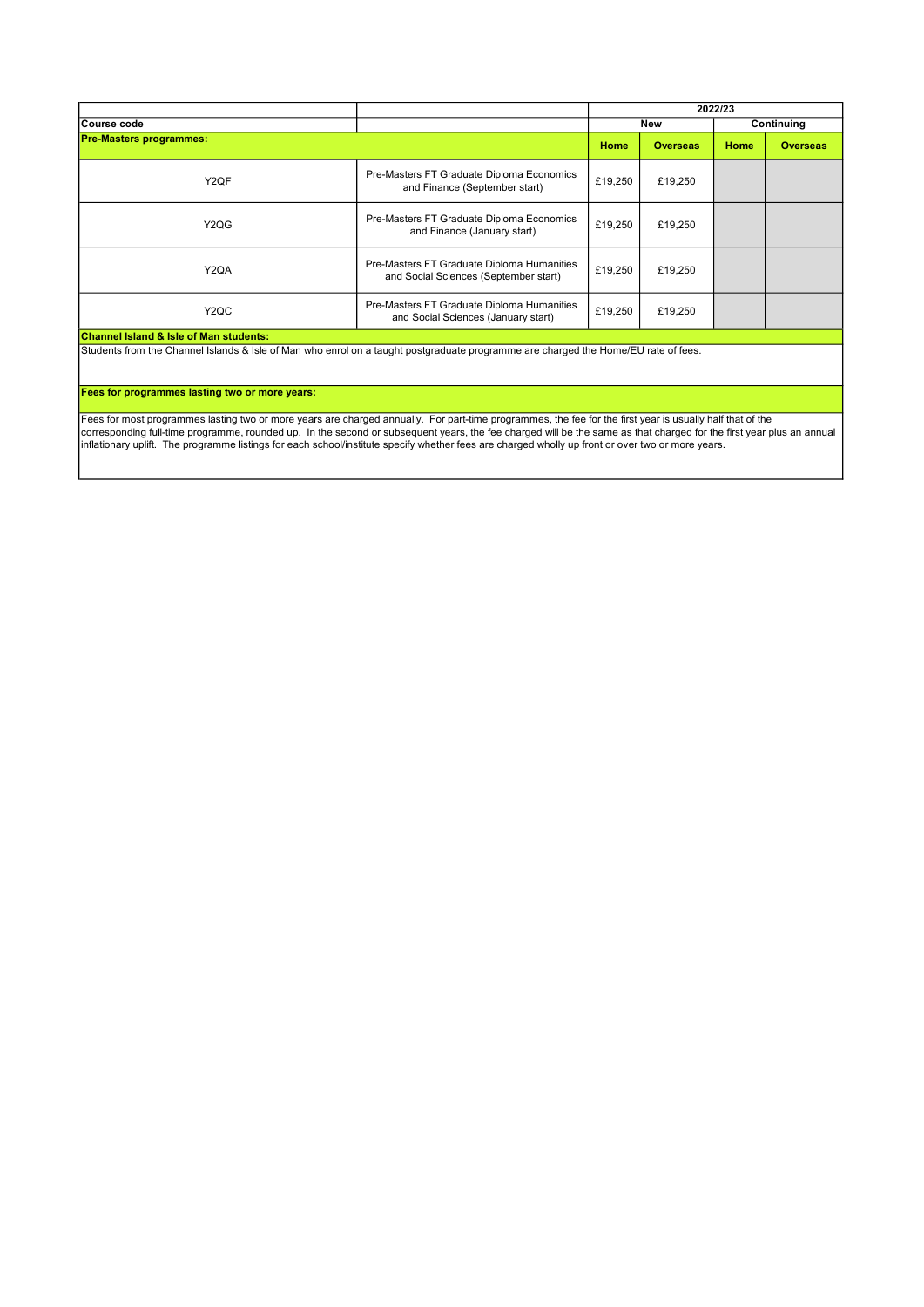# Faculty of Humanities and Social Sciences SCHOOL OF BUSINESS AND MANAGEMENT

|                               |                                                           | 2022/23 |                 |         |                 |                |                          |
|-------------------------------|-----------------------------------------------------------|---------|-----------------|---------|-----------------|----------------|--------------------------|
|                               |                                                           |         | <b>New</b>      |         | Continuing      | Length in      |                          |
| Code                          | <b>Programme Name</b>                                     | Home    | <b>Overseas</b> | Home    | <b>Overseas</b> | Years          | Invoice                  |
| N <sub>1</sub> B <sub>0</sub> | MSc FT Blockchain in Business and Society                 | £19,500 | £27,250         |         |                 | $\mathbf{1}$   | Total at start of course |
| N <sub>1</sub> C <sub>0</sub> | <b>MSc FT Digital Marketing</b>                           | £13,750 | £27,250         |         |                 | $\mathbf{1}$   | Total at start of course |
| <b>N1C1</b>                   | MSc FT Int Marketing and Business Strategies              | £13,750 | £27,250         |         |                 | $\mathbf{1}$   | Total at start of course |
| N1C2                          | MSc FT Int Marketing and Consumer Psychology              | £13,750 | £27,250         |         |                 | $\mathbf{1}$   | Total at start of course |
| N <sub>1C3</sub>              | MSc FT Marketing and Digital Analytics                    | £13,750 | £27,250         |         |                 | $\mathbf{1}$   | Total at start of course |
| <b>N1C4</b>                   | MSc FT Marketing and Digital Communications               | £13,750 | £27,250         |         |                 | $\mathbf{1}$   | Total at start of course |
| N <sub>1P1</sub>              | MSc FT Management (Jan start)                             | £13,750 | E27,250         |         |                 | $\overline{1}$ | Total at start of course |
| N <sub>1</sub> P <sub>1</sub> | MSc FT Management                                         | £13,750 | £27,250         |         |                 | $\mathbf{1}$   | Total at start of course |
| N <sub>1P4</sub>              | MSc FT International Human Resource Management            | £13,750 | £27,250         |         |                 | $\mathbf{1}$   | Total at start of course |
| N <sub>1P5</sub>              | MSc PT International Human Resource Management            | £6,900  | £13.650         | £6,800  | £13,200         | $\overline{2}$ | Per annum over 2 years   |
| N <sub>1P6</sub>              | MSc FT Entrepreneurship and Innovation                    | £13,750 | £25,150         |         |                 | $\mathbf{1}$   | Total at start of course |
| N <sub>1P6</sub>              | MSc FT Entrepreneurship and Innovation (Jan start)        | £13,750 | £25,150         |         |                 | $\mathbf{1}$   | Total at start of course |
| N <sub>1</sub> P <sub>7</sub> | MSc FT Management with Integrated Pre-Masters             | £10,250 | £19,250         | £13,750 | £27,250         | $\overline{2}$ | Total at start of course |
| N <sub>1P</sub> 8             | MSc FT Management with Integrated Pre-Masters (Jan Start) | £10,250 | £19,250         | £13,750 | £27,250         | $\overline{2}$ | Total at start of course |
| N1Q2                          | MSc FT Marketing (Jan start)                              | £13,750 | £27,250         |         |                 | $\mathbf{1}$   | Total at start of course |
| N <sub>1</sub> Q <sub>2</sub> | <b>MSc FT Marketing</b>                                   | £13,750 | £27.250         |         |                 | $\mathbf{1}$   | Total at start of course |
| <b>N1Q6</b>                   | MSc FT International Financial Management                 | £13,750 | £25,150         |         |                 | $\mathbf{1}$   | Total at start of course |
| <b>N1Q8</b>                   | <b>MSc FT International Business</b>                      | £13,750 | £27,250         |         |                 | $\mathbf{1}$   | Total at start of course |
| <b>N1Q9</b>                   | MSc FT Accounting and Management                          | £13,750 | £27,250         |         |                 | $\overline{1}$ | Total at start of course |
| <b>N1S4</b>                   | MSc FT Accounting and Finance                             | £19,500 | £27,250         |         |                 | $\mathbf{1}$   | Total at start of course |
| <b>N1S4</b>                   | MSc FT Accounting and Finance (Jan start)                 | £19,500 | £27,250         |         |                 | $\mathbf{1}$   | Total at start of course |
| <b>N1T1</b>                   | <b>MSc FT Business Analytics</b>                          | £19,500 | £27,250         |         |                 | $\mathbf{1}$   | Total at start of course |
| <b>N1T1</b>                   | MSc FT Business Analytics (Jan start)                     | £19,500 | £27,250         |         |                 | $\mathbf{1}$   | Total at start of course |
| N212                          | MA FT Creative Industries and Arts Organisation           | £11,850 | £20,750         |         |                 | $\mathbf{1}$   | Total at start of course |
| <b>N2Q2</b>                   | <b>MRes FT Public Services</b>                            | £13,750 | £25,150         |         |                 | $\overline{1}$ | Total at start of course |
| <b>N2Q3</b>                   | MRes FT International Business and Politics               | £13,750 | £25,150         |         |                 | $\mathbf{1}$   | Total at start of course |
| <b>N2Q4</b>                   | MRes FT Innovation and Enterprise                         | £13,750 | £25,150         |         |                 | $\mathbf{1}$   | Total at start of course |
| <b>N2Q5</b>                   | <b>MRes FT International Business</b>                     | £13,750 | £25,150         |         |                 | $\mathbf{1}$   | Total at start of course |
| <b>N2Q6</b>                   | MRes FT International Human Resource Management           | £13,750 | £25,150         |         |                 | $\mathbf{1}$   | Total at start of course |
| <b>N2Q7</b>                   | MRes FT International Financial Management                | £13,750 | £25,150         |         |                 | $\mathbf{1}$   | Total at start of course |
| <b>N2Q8</b>                   | MRes FT Work and Organisation                             | £13,750 | £25,150         |         |                 | $\mathbf{1}$   | Total at start of course |
| Y001                          | MA FT Heritage Management (with HRP)                      | £11,850 | £20,750         |         |                 | $\mathbf{1}$   | Total at start of course |
| Y002                          | MA PT Heritage Management                                 | £5.950  | £10,400         | £5,750  | £9,800          | $\overline{2}$ | Per annum over 2 years   |

Faculty of Humanities and Social Sciences

| <b>SCHOOL OF ECONOMICS AND FINANCE</b> |  |
|----------------------------------------|--|
|                                        |  |

| SCHUUL UF ECUNUMICS AND FINANCE |                                                    |         | 2022/23         |         |                 |                |                          |
|---------------------------------|----------------------------------------------------|---------|-----------------|---------|-----------------|----------------|--------------------------|
|                                 |                                                    |         | <b>New</b>      |         | Continuing      | Length in      |                          |
| Code                            | <b>Programme Name</b>                              | Home    | <b>Overseas</b> | Home    | <b>Overseas</b> | <b>Years</b>   | <b>Invoice</b>           |
| L1S1                            | <b>MSc FT Economics</b>                            | £13,350 | £22,950         |         |                 | $\mathbf{1}$   | Total at start of course |
| <b>L1S1</b>                     | MSc FT Economics (Jan start)                       | £13,350 | £22.950         |         |                 | $\mathbf{1}$   | Total at start of course |
| L <sub>1</sub> S <sub>3</sub>   | MSc FT Banking and Finance                         | £20,850 | £27,250         |         |                 | $\overline{1}$ | Total at start of course |
| <b>L1S3</b>                     | MSc FT Banking and Finance (Jan start)             | £20,850 | £27,250         |         |                 | $\overline{1}$ | Total at start of course |
| <b>L1S4</b>                     | MSc PT Banking and Finance                         | £10.450 | £13,650         |         | £10,600 £12,700 | $\overline{2}$ | Per annum over 2 years   |
| <b>L1S5</b>                     | MSc FT Finance and Econometrics (Jan start)        | £13,350 | £22,950         |         |                 | $\overline{1}$ | Total at start of course |
| <b>L1S5</b>                     | MSc FT Finance and Econometrics                    | £13,350 | £22,950         |         |                 | $\mathbf{1}$   | Total at start of course |
| L1SA                            | <b>MRes FT Economics</b>                           | £13,350 | £21,000         |         |                 | $\overline{2}$ | Total at start of course |
| L <sub>1</sub> SB               | MRes FT Economics (ESRC LISS DTP Pathway)          | £13,350 | £21.000         |         |                 | $\overline{2}$ | Total at start of course |
| L <sub>1</sub> SC               | <b>MRes FT Finance</b>                             | £13,350 | £21,000         |         |                 | $\overline{2}$ | Total at start of course |
| L <sub>1</sub> SD               | MRes FT Finance (ESRC LISS DTP Pathway)            | £13,350 | £21.000         |         |                 | $\overline{2}$ | Total at start of course |
| L <sub>1SF</sub>                | MSc FT Banking and Finance (Jan Acc)               | £20.850 | £27,250         |         |                 | $\mathbf{1}$   | Total at start of course |
| L <sub>1</sub> T <sub>0</sub>   | MSc FT Investment and Finance (CFA Pathway)        | £21.850 | £28,250         |         |                 | $\mathbf{1}$   | Total at start of course |
| L1T1                            | MSc FT Investment and Finance                      | £20,850 | £27,250         |         |                 | $\mathbf{1}$   | Total at start of course |
| L1T1                            | MSc FT Investment and Finance (Jan start)          | £20,850 | £27,250         |         |                 | $\overline{1}$ | Total at start of course |
| L1T2                            | MSc PT Investment and Finance                      | £10.450 | £13,650 £10,600 |         | £12,700         | $\overline{2}$ | Per annum over 2 years   |
| L1T5                            | <b>MSc FT Finance</b>                              | £20,850 | £27,250         |         |                 | $\overline{1}$ | Total at start of course |
| L1T5                            | MSc FT Finance (Jan start)                         | £20,850 | £27,250         |         |                 | $\mathbf{1}$   | Total at start of course |
| L1T6                            | MSc FT Finance (CFA Pathway)                       | £21.850 | £28,250         |         |                 | $\mathbf{1}$   | Total at start of course |
| L1T6                            | MSc FT Finance (CFA Pathway) (Jan start)           | £21.850 | £28,250         |         |                 | $\mathbf{1}$   | Total at start of course |
| L1T7                            | MSc FT Corporate Finance                           | £20,850 | £27.250         |         |                 | $\mathbf{1}$   | Total at start of course |
| L1T7                            | MSc FT Corporate Finance (Jan start)               | £20,850 | £27,250         |         |                 | $\overline{1}$ | Total at start of course |
| L1T8                            | MSc FT Wealth Management (Jan start)               | £20,850 | £27,250         |         |                 | $\overline{1}$ | Total at start of course |
| L1T8                            | MSc FT Wealth Management                           | £20,850 | £27,250         |         |                 | $\mathbf{1}$   | Total at start of course |
| L <sub>1T9</sub>                | MSc PT Wealth Management                           | £10,450 | £13,650         | £10,600 | £12,700         | $\overline{2}$ | Per annum over 2 years   |
| L1TA                            | MSc FT Finance and Machine Learning                | £20,850 | £27,250         |         |                 | $\overline{1}$ | Total at start of course |
| L <sub>1</sub> TF               | MSc FT Finance (Jan Acc)                           | £20,850 | £27,250         |         |                 | $\overline{1}$ | Total at start of course |
| L <sub>1</sub> T <sub>G</sub>   | MSc FT Finance (CFA Pathway) (Jan Acc)             | £21.850 | £28,250         |         |                 | $\overline{1}$ | Total at start of course |
| L <sub>1</sub> U <sub>1</sub>   | <b>MSc FT Behavioural Finance</b>                  | £13,350 | £22,950         |         |                 | $\mathbf{1}$   | Total at start of course |
| L <sub>1U1</sub>                | MSc FT Behavioural Finance (Jan start)             | £13,350 | £22,950         |         |                 | $\overline{1}$ | Total at start of course |
| L1U3                            | MSc FT Behavioural Finance (CFA) (Jan start)       | £14,350 | £23,950         |         |                 | $\mathbf{1}$   | Total at start of course |
| L1U3                            | MSc FT Behavioural Finance (CFA Pathway)           | £14,350 | £23,950         |         |                 | $\overline{1}$ | Total at start of course |
| L <sub>1</sub> UF               | MSc FT Behavioural Finance (Jan Acc)               | £13,350 | £22,950         |         |                 | $\mathbf{1}$   | Total at start of course |
| L <sub>1</sub> U <sub>G</sub>   | MSc FT Behavioural Finance (CFA) (Jan Acc)         | £14,350 | £23,950         |         |                 | $\overline{1}$ | Total at start of course |
| N321                            | <b>MSc FT Investment Banking</b>                   | £20,850 | £27,250         |         |                 | $\overline{1}$ | Total at start of course |
| N321                            | MSc FT Investment Banking (Jan start)              | £20,850 | £27,250         |         |                 | $\overline{1}$ | Total at start of course |
| N322                            | MSc FT Investment Banking (CFA Pathway) (Jan start | £21,850 | £28,250         |         |                 | $\overline{1}$ | Total at start of course |
| N322                            | MSc FT Investment Banking (CFA Pathway)            | £21.850 | £28,250         |         |                 | $\mathbf{1}$   | Total at start of course |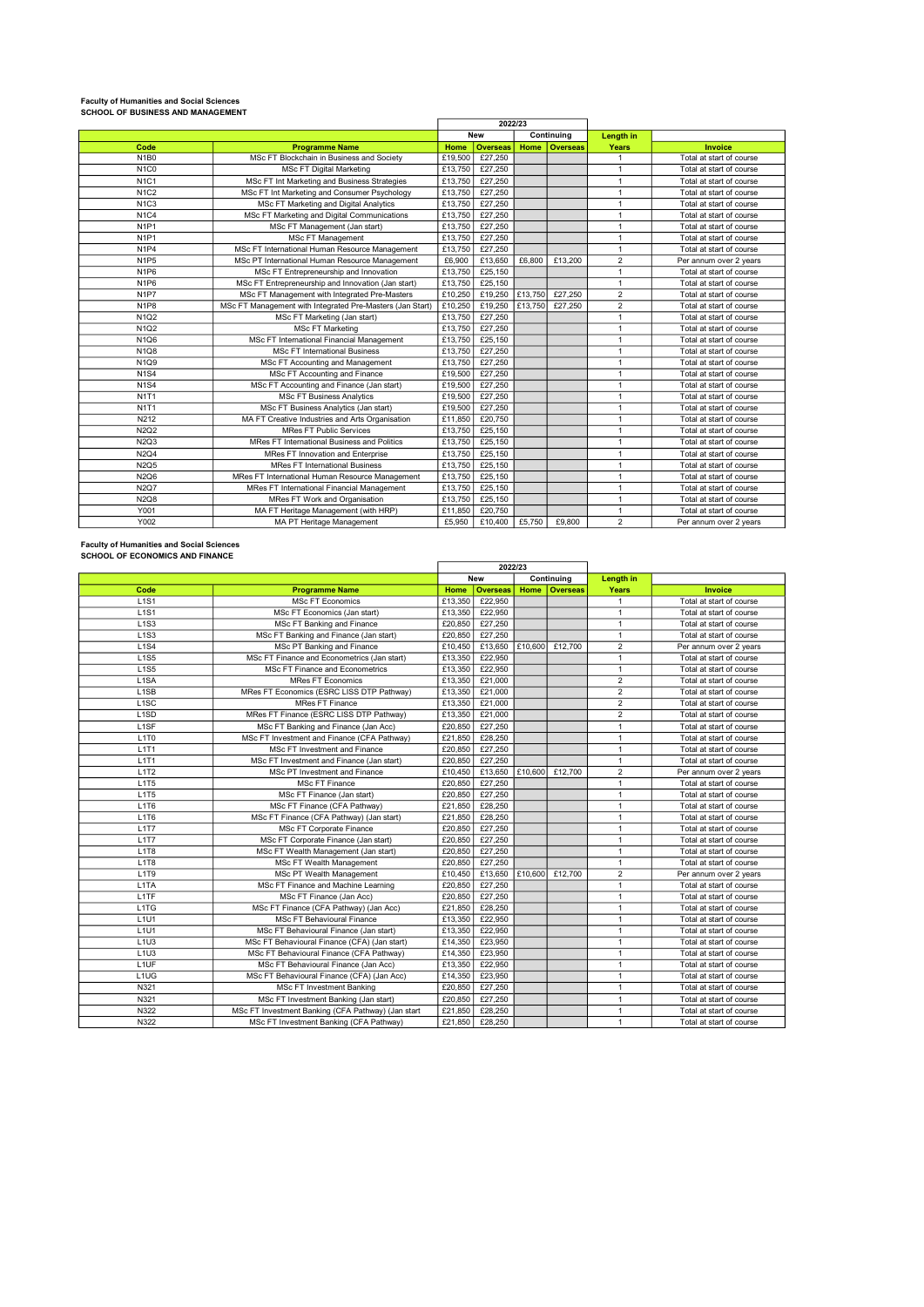# Faculty of Humanities and Social Sciences SCHOOL OF ENGLISH AND DRAMA

|                  |                                                    |         | 2022/23         |        |               |                         |                          |  |  |  |  |  |  |  |            |  |  |
|------------------|----------------------------------------------------|---------|-----------------|--------|---------------|-------------------------|--------------------------|--|--|--|--|--|--|--|------------|--|--|
|                  |                                                    |         | <b>New</b>      |        |               |                         |                          |  |  |  |  |  |  |  | Continuing |  |  |
| Code             | <b>Programme Name</b>                              | Home    | <b>Overseas</b> |        | Home Overseas | <b>Years</b>            | <b>Invoice</b>           |  |  |  |  |  |  |  |            |  |  |
| Q3SI             | MA FT English Literature: English Literature       | £10,950 | £20,750         |        |               |                         | Total at start of course |  |  |  |  |  |  |  |            |  |  |
| Q3SJ             | MA PT English Literature: English Literature       | £5,500  | £10.400         | £5,300 | £9,800        | 2                       | Per annum over 2 years   |  |  |  |  |  |  |  |            |  |  |
| Q3SU             | MA FT English Literature: Postcolonial and Global  | £10,950 | £20,750         |        |               |                         | Total at start of course |  |  |  |  |  |  |  |            |  |  |
| Q3SV             | MA PT English Literature: Postcolonial and Global  | £5,500  | £10,400         | £5,300 | £9,800        | $\mathfrak{p}$          | Per annum over 2 years   |  |  |  |  |  |  |  |            |  |  |
| Q <sub>3T1</sub> | MA FT Theatre and Performance                      | £10,950 | £20,750         |        |               |                         | Total at start of course |  |  |  |  |  |  |  |            |  |  |
| Q3T2             | MA PT Theatre and Performance                      | £5,500  | £10,400         | £5,300 | £9,800        | $\overline{\mathbf{c}}$ | Per annum over 2 years   |  |  |  |  |  |  |  |            |  |  |
| Q3T3             | MA FT English Literature: Literature and Culture 1 | £10,950 | £20,750         |        |               |                         | Total at start of course |  |  |  |  |  |  |  |            |  |  |
| Q3T4             | MA PT English Literature: Literature and Culture 1 | £5,500  | £10,400         | £5,300 | £9,800        | 2                       | Per annum over 2 years   |  |  |  |  |  |  |  |            |  |  |
| Q3T5             | MA FT English Literature: Modern and Contemporary  | £10,950 | £20,750         |        |               |                         | Total at start of course |  |  |  |  |  |  |  |            |  |  |
| Q3T6             | MA PT English Literature: Modern and Contemporary  | £5,500  | £10,400         | £5,300 | £9,800        | 2                       | Per annum over 2 years   |  |  |  |  |  |  |  |            |  |  |
| <b>W47A</b>      | MA FT Live Art                                     | £10,950 | £20,750         |        |               |                         | Total at start of course |  |  |  |  |  |  |  |            |  |  |
| <b>W47B</b>      | MA PT Live Art                                     | £5,500  | £10,400         | £5,300 | £9,800        | 2                       | Per annum over 2 years   |  |  |  |  |  |  |  |            |  |  |
| W800             | MA FT Creative Writing                             | £10,950 | £20,750         |        |               |                         | Total at start of course |  |  |  |  |  |  |  |            |  |  |
| W801             | <b>MA PT Creative Writing</b>                      | £5,500  | £10.400         | £5,300 | £9,800        | $\mathfrak{p}$          | Per annum over 2 years   |  |  |  |  |  |  |  |            |  |  |

# Faculty of Humanities and Social Sciences SCHOOL OF GEOGRAPHY

|             |                                                 |         | 2022/23         |        |                 |                |                          |
|-------------|-------------------------------------------------|---------|-----------------|--------|-----------------|----------------|--------------------------|
|             |                                                 |         | <b>New</b>      |        | Continuing      | Length in      |                          |
| Code        | <b>Programme Name</b>                           | Home    | <b>Overseas</b> | Home   | <b>Overseas</b> | Years          | Invoice                  |
| <b>F7S7</b> | PGCert VM PT Water and Environmental Management | £3.650  | £8,000          | £3.550 | £7.450          | $\overline{2}$ | Per annum over 2 years   |
| <b>F7S8</b> | MSc FT Water and Environmental Management       | £10,950 | £23,950         |        |                 | $\overline{1}$ | Total at start of course |
| <b>F7S9</b> | MSc PT Water and Environmental Management       | £5,500  | £12,000         | £5,300 | £11.150         | $\overline{2}$ | Per annum over 2 years   |
| <b>F8S3</b> | MSc FT Environmental Science by Research        | £10,950 | £23,950         |        |                 |                | Total at start of course |
| <b>F8S4</b> | MSc PT Environmental Science by Research        | £5.500  | £12,000         | £5,300 | £11.150         | $\overline{2}$ | Per annum over 2 years   |
| L7Q0        | <b>MRes PT Cities and Cultures</b>              | £5,500  | £10,400         | £5,300 | £9,800          | $\overline{2}$ | Per annum over 2 years   |
| L7Q1        | <b>MRes FT Geography</b>                        | £10,950 | £20,750         |        |                 |                | Total at start of course |
| L7Q2        | <b>MRes PT Geography</b>                        | £5,500  | £10,400         | £5,300 | £9,800          | $\overline{2}$ | Per annum over 2 years   |
| L7Q3        | MRes FT Cities and Cultures                     | £10.950 | £20,750         |        |                 |                | Total at start of course |
| L7Q4        | <b>MRes PT Cities and Cultures</b>              | £5,500  | £10,400         | £5,300 | £9,800          | $\overline{2}$ | Per annum over 2 years   |
| <b>L7Q7</b> | <b>MRes FT Geography</b>                        | £10,950 | £20,750         |        |                 |                | Total at start of course |
| L7Q8        | MRes FT Cities and Cultures                     | £10,950 | £20,750         |        |                 |                | Total at start of course |
| <b>L7O9</b> | <b>MRes PT Geography</b>                        | £5,500  | £10,400         | £5.300 | £9,800          | $\overline{c}$ | Per annum over 2 years   |
| <b>L7S2</b> | MA FT Development and Global Health             | £10.950 | £20,750         |        |                 | $\overline{1}$ | Total at start of course |
| <b>L7S4</b> | MA PT Development and Global Health             | £5,500  | £10,400         | £5,300 | £9,800          | 2              | Per annum over 2 years   |
| <b>L7S7</b> | MRes FT Development and Global Health           | £10.950 | £20,750         |        |                 |                | Total at start of course |
| <b>L7S8</b> | MRes PT Development and Global Health           | £5,500  | £10,400         | £5,300 | £9,800          | $\overline{2}$ | Per annum over 2 years   |
| <b>L8N1</b> | MSc FT Development and International Business   | £10.950 | £20,750         |        |                 | $\overline{1}$ | Total at start of course |
| L8N2        | MSc PT Development and International Business   | £5,500  | £10,400         | £5,300 | £9,800          | $\overline{2}$ | Per annum over 2 years   |
| L8QA        | MA FT Global Development                        | £10,950 | £20,750         |        |                 | 1              | Total at start of course |
| L8QB        | MA PT Global Development                        | £5,500  | £10,400         | £5,300 | £9,800          | $\overline{2}$ | Per annum over 2 years   |
| L8QC        | <b>MRes FT Global Development</b>               | £10,950 | £20,750         |        |                 |                | Total at start of course |
| L8QD        | MRes PT Global Development                      | £5,500  | £10,400         | £5,300 | £9,800          | $\overline{2}$ | Per annum over 2 years   |
| <b>L8S7</b> | MA FT Geography                                 | £10,950 | £20,750         |        |                 |                | Total at start of course |
| <b>L8S8</b> | MA PT Geography                                 | £5.500  | £10,400         | £5,300 | £9,800          | $\overline{2}$ | Per annum over 2 years   |

#### Faculty of Humanities and Social Sciences SCHOOL OF HISTORY

|      |                                                    |         | 2022/23         |        |                 |       |                          |  |  |  |  |  |  |  |  |  |  |  |  |  |  |  |  |  |  |  |  |  |  |  |            |           |  |
|------|----------------------------------------------------|---------|-----------------|--------|-----------------|-------|--------------------------|--|--|--|--|--|--|--|--|--|--|--|--|--|--|--|--|--|--|--|--|--|--|--|------------|-----------|--|
|      |                                                    |         | <b>New</b>      |        |                 |       |                          |  |  |  |  |  |  |  |  |  |  |  |  |  |  |  |  |  |  |  |  |  |  |  | Continuina | Length in |  |
| Code | <b>Programme Name</b>                              |         | Home   Overseas |        | Home   Overseas | Years | <b>Invoice</b>           |  |  |  |  |  |  |  |  |  |  |  |  |  |  |  |  |  |  |  |  |  |  |  |            |           |  |
| V1Q3 | MA FT History of Pol Thought and Intellectual Hist | £11,850 | £25.150         |        |                 |       | Total at start of course |  |  |  |  |  |  |  |  |  |  |  |  |  |  |  |  |  |  |  |  |  |  |  |            |           |  |
| V1Q4 | MA PT History of Pol Thought and Intellectual Hist | £5.950  | £12,600         | £5,750 | £12,200         |       | Per annum over 2 years   |  |  |  |  |  |  |  |  |  |  |  |  |  |  |  |  |  |  |  |  |  |  |  |            |           |  |
| V1Q5 | <b>MA FT History</b>                               | £10.950 | £20.750         |        |                 |       | Total at start of course |  |  |  |  |  |  |  |  |  |  |  |  |  |  |  |  |  |  |  |  |  |  |  |            |           |  |
| V1Q6 | <b>MA PT History</b>                               | £5,500  | £10,400         | £5,300 | £9,800          |       | Per annum over 2 years   |  |  |  |  |  |  |  |  |  |  |  |  |  |  |  |  |  |  |  |  |  |  |  |            |           |  |

#### Faculty of Humanities and Social Sciences

|                               |                                                    |         | 2022/23         |         |                 |                         |                          |
|-------------------------------|----------------------------------------------------|---------|-----------------|---------|-----------------|-------------------------|--------------------------|
|                               |                                                    |         | <b>New</b>      |         | Continuing      | Length in               |                          |
| Code                          | <b>Programme Name</b>                              | Home    | <b>Overseas</b> | Home    | <b>Overseas</b> | Years                   | <b>Invoice</b>           |
| P3R0                          | <b>MA FT Film</b>                                  | £10,950 | £20,750         |         |                 | 1                       | Total at start of course |
| P <sub>3</sub> R <sub>2</sub> | MA FT Film (Theory)                                | £10,950 | £20,750         |         |                 | $\mathbf{1}$            | Total at start of course |
| P3R3                          | MA PT Film (Theory)                                | £5,500  | £10,400         | £5,300  | £9,800          | $\overline{2}$          | Per annum over 2 years   |
| P3R4                          | MA FT Film (Documentary Practice)                  | £10,950 | £20.750         |         |                 | $\mathbf{1}$            | Total at start of course |
| P3R5                          | MA PT Film (Documentary Practice)                  | £5,500  | £10,400         | £5,300  | £9,800          | $\overline{\mathbf{c}}$ | Per annum over 2 years   |
| P3R6                          | MA FT Film (Directing Fiction)                     | £10,950 | £20,750         |         |                 | $\mathbf{1}$            | Total at start of course |
| P3R7                          | MA PT Film (Directing Fiction)                     | £5,500  | £10.400         | £5,300  | £9,800          | $\overline{c}$          | Per annum over 2 years   |
| Q <sub>1</sub> S <sub>0</sub> | <b>MA FT Applied Linguistics</b>                   | £10,950 | £20,750         |         |                 | $\mathbf{1}$            | Total at start of course |
| Q1S1                          | <b>MA FT Linguistics</b>                           | £10,950 | £20.750         |         |                 | $\mathbf{1}$            | Total at start of course |
| $Q$ 1S2                       | <b>MA PT Linguistics</b>                           | £5,500  | £10,400         | £5,300  | £9,800          | $\overline{2}$          | Per annum over 2 years   |
| Q1S3                          | MA FT Language Teaching                            | £10,950 | £20,750         |         |                 | $\mathbf{1}$            | Total at start of course |
| Q1S4                          | MA PT Language Teaching                            | £5,500  | £10,400         | £5,300  | £9,800          | $\overline{2}$          | Per annum over 2 years   |
| Q1S5                          | PGDip FT Language Teaching                         | £7,300  | £13,850         |         |                 | $\mathbf{1}$            | Total at start of course |
| Q1S6                          | PGDip PT Language Teaching                         | £3,650  | £6,950          | £3.550  | £6,550          | $\overline{c}$          | Per annum over 2 years   |
| $Q$ 1S7                       | PGCert FT Language Teaching                        | £3,650  | £6,950          |         |                 | $\mathbf{1}$            | Total at start of course |
| Q1S8                          | PGCert PT Language Teaching                        | £3,650  | £6,950          |         |                 | $\mathbf{1}$            | Total at start of course |
| Q1S9                          | <b>MA PT Applied Linguistics</b>                   | £5,500  | £10,400         | £5,300  | £9,800          | $\overline{2}$          | Per annum over 2 years   |
| Q1T1                          | <b>MRes FT Linguistics</b>                         | £10.950 | £20,750         |         |                 | 1                       | Total at start of course |
| Q1T2                          | <b>MRes PT Linguistics</b>                         | £5,500  | £10,400         | £5,300  | £9,800          | $\overline{2}$          | Per annum over 2 years   |
| Q204                          | MA FT Translation and Adaptation Studies           | £10,950 | £20.750         |         |                 | $\mathbf{1}$            | Total at start of course |
| Q2S1                          | MA FT Comparative Literature                       | £10,950 | £20,750         |         |                 | $\mathbf{1}$            | Total at start of course |
| Q2S2                          | MA PT Comparative Literature                       | £5,500  | £10,400         | £5,300  | £9,800          | $\overline{\mathbf{c}}$ | Per annum over 2 years   |
| Q4S5                          | PGCert FT Applied Ling. for English Lan Teaching   | £3,650  | £6,950          |         |                 | $\mathbf{1}$            | Total at start of course |
| Q4T1                          | MA FT English Language Teaching                    | £10,950 | £20.750         |         |                 | $\mathbf{1}$            | Total at start of course |
| Q4T2                          | MA PT English Language Teaching                    | £5,500  | £10,400         | £5,300  | £9,800          | $\overline{2}$          | Per annum over 2 years   |
| Q4T3                          | PGDip FT English Language Teaching                 | £7,300  | £13,850         |         |                 | $\mathbf{1}$            | Total at start of course |
| Q4T4                          | PGDip PT English Language Teaching                 | £3,650  | £6,950          | £3,550  | £6,550          | $\overline{2}$          | Per annum over 2 years   |
| Q4T5                          | PGCert FT English Language Teaching                | £3,650  | £6,950          |         |                 | $\mathbf{1}$            | Total at start of course |
| Q4T5                          | PGCert FT English Language Teaching                | £3,650  | £6,950          |         |                 | $\mathbf{1}$            | Total at start of course |
| Q4T7                          | MA FT English Language Teaching w/ Int Pre-M (Sep) | £10,250 | £19,250         | £10,950 | £20,750         | $\overline{2}$          | Per annum over 2 years   |
| <b>R2S1</b>                   | MA FT Anglo-German Cultural Relations              | £10,950 | £20,750         |         |                 | $\mathbf{1}$            | Total at start of course |
| <b>R2S2</b>                   | MA PT Anglo-German Cultural Relations              | £5,500  | £10,400         | £5,300  | £9,800          | $\overline{2}$          | Per annum over 2 years   |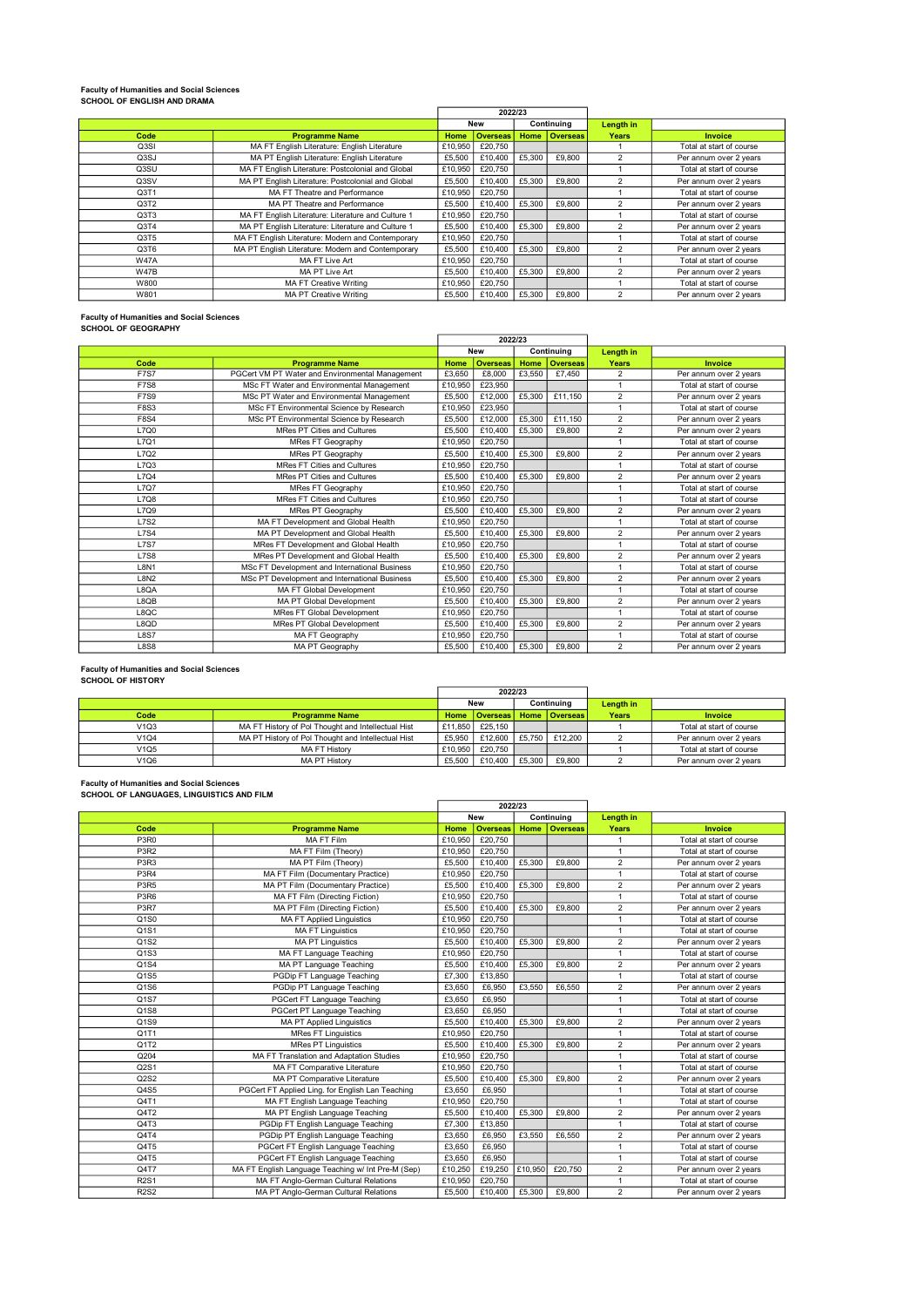# Faculty of Humanities and Social Sciences SCHOOL OF LAW

|                               |                                                    |          |                              | 2022/23 |                 |                |                                                  |
|-------------------------------|----------------------------------------------------|----------|------------------------------|---------|-----------------|----------------|--------------------------------------------------|
|                               |                                                    |          | <b>New</b>                   |         | Continuing      | Length in      |                                                  |
| Code                          | <b>Programme Name</b>                              | Home     | <b>Overseas</b>              | Home    | <b>Overseas</b> | Years          | Invoice                                          |
| M11Q                          | LLM FT Energy and Climate Change Law               | £17,250  | £26,250                      |         |                 | $\mathbf{1}$   | Total at start of course                         |
| M12Q                          | LLM PT Energy and Climate Change Law               | £8,650   | £13.150                      | £8,350  | £12,700         | $\overline{2}$ | Per annum over 2 years                           |
| M19A                          | LLM FT Art, Business and Law                       | £17,250  | £26,250                      |         |                 | $\mathbf{1}$   | Total at start of course                         |
| M19B                          | LLM PT Art, Business and Law                       | £8,650   | £13,150                      | £8,350  | £12,700         | $\overline{2}$ | Per annum over 2 years                           |
| M <sub>1Q0</sub>              | LLM FT Laws (January start - 9 months)             | £17,250  | £26,250                      |         |                 | $\mathbf{1}$   | Total at start of course                         |
| M1Q1                          | LLM FT Banking and Finance Law (January start - 9  | £17,250  | £26,250                      |         |                 | $\mathbf{1}$   | Total at start of course                         |
| M1Q2                          | LLM FT Commercial and Corporate Law (January start | £17,250  | £26,250                      |         |                 | $\mathbf{1}$   | Total at start of course                         |
| M <sub>1Q3</sub>              | LLM FT Comparative and International Dispute Resol | £17,250  | £26,250                      |         |                 | $\overline{1}$ | Total at start of course                         |
| M1Q4                          | LLM FT Competition Law (January start - 9 months)  | £17,250  | £26,250                      |         |                 | $\mathbf{1}$   | Total at start of course                         |
| M1Q5                          | LLM FT Technology, Media and Telecommunications La | £17,250  | £26,250                      |         |                 | $\mathbf{1}$   | Total at start of course                         |
| M <sub>1Q6</sub>              | LLM FT Environmental Law (January start - 9 months | £17,250  | £26,250                      |         |                 | $\mathbf{1}$   | Total at start of course                         |
| M1Q7                          | LLM FT European Law (January start - 9 months)     | £17,250  | £26,250                      |         |                 | $\mathbf{1}$   | Total at start of course                         |
| M1Q8                          |                                                    |          |                              |         |                 | $\mathbf{1}$   |                                                  |
|                               | LLM FT Human Rights Law (January start - 9 months) | £17,250  | £26,250                      |         |                 | $\mathbf{1}$   | Total at start of course                         |
| M <sub>1Q</sub> A             | LLM FT Laws (January start)                        | £17,250  | £26,250                      |         |                 |                | Total at start of course                         |
| M <sub>1Q</sub> A             | <b>LLM FT Laws</b>                                 | £17,250  | £26,250                      |         |                 | $\mathbf{1}$   | Total at start of course                         |
| M <sub>1QB</sub>              | LLM FT Banking and Finance Law                     | £17,250  | £26,250                      |         |                 | $\mathbf{1}$   | Total at start of course                         |
| M <sub>1QB</sub>              | LLM FT Banking and Finance Law (January start)     | £17,250  | £26,250                      |         |                 | $\mathbf{1}$   | Total at start of course                         |
| M <sub>1Q</sub> D             | LLM FT Comparative and Intl. Dispute Resolution    | £17,250  | £26,250                      |         |                 | $\mathbf{1}$   | Total at start of course                         |
| M <sub>1QD</sub>              | LLM FT Comparative and Intl. Dispute Res. (Jan)    | £17,250  | £26,250                      |         |                 | $\mathbf{1}$   | Total at start of course                         |
| M <sub>1QE</sub>              | LLM FT Commercial and Corporate Law                | £17,250  | £26,250                      |         |                 | $\mathbf{1}$   | Total at start of course                         |
| M <sub>1QE</sub>              | LLM FT Commercial and Corporate Law (January)      | £17,250  | £26,250                      |         |                 | $\mathbf{1}$   | Total at start of course                         |
| M <sub>1QF</sub>              | LLM FT Competition Law                             | £17,250  | £26,250                      |         |                 | $\mathbf{1}$   | Total at start of course                         |
| M1QF                          | LLM FT Competition Law (January start)             | £17,250  | £26,250                      |         |                 | $\mathbf{1}$   | Total at start of course                         |
| M1QH                          | LLM FT Environmental Law (January start)           | £17,250  | £26,250                      |         |                 | $\mathbf{1}$   | Total at start of course                         |
| M <sub>1QH</sub>              | LLM FT Environmental Law                           | £17,250  | £26,250                      |         |                 | $\mathbf{1}$   | Total at start of course                         |
| M <sub>1QI</sub>              | LLM FT Energy and Natural Resources Law (January)  | £17,250  | £26,250                      |         |                 | $\mathbf{1}$   | Total at start of course                         |
| M <sub>1QI</sub>              | LLM FT Energy and Natural Resources Law            | £17,250  | £26,250                      |         |                 | $\mathbf{1}$   | Total at start of course                         |
| M <sub>1Q</sub> J             | LLM FT European Law (January start)                | £17,250  | £26,250                      |         |                 | $\mathbf{1}$   | Total at start of course                         |
| M <sub>1Q</sub> J             | LLM FT European Law                                | £17,250  | £26,250                      |         |                 | $\mathbf{1}$   | Total at start of course                         |
| M <sub>1QK</sub>              |                                                    |          |                              |         |                 | $\overline{1}$ |                                                  |
|                               | LLM FT Human Rights Law                            | £17,250  | £26,250                      |         |                 |                | Total at start of course                         |
| M <sub>1QK</sub>              | LLM FT Human Rights Law (January start)            | £17,250  | £26,250                      |         |                 | $\mathbf{1}$   | Total at start of course                         |
| M <sub>1QL</sub>              | LLM FT International Business Law                  | £17,250  | £26,250                      |         |                 | $\mathbf{1}$   | Total at start of course                         |
| M <sub>1QL</sub>              | LLM FT International Business Law (January start)  | £17,250  | £26,250                      |         |                 | $\mathbf{1}$   | Total at start of course                         |
| M <sub>1QM</sub>              | LLM FT International Shipping Law                  | £17,250  | £26,250                      |         |                 | $\mathbf{1}$   | Total at start of course                         |
| M <sub>1</sub> QM             | LLM FT International Shipping Law (January start)  | £17,250  | £26,250                      |         |                 | $\mathbf{1}$   | Total at start of course                         |
| M <sub>1</sub> QN             | <b>LLM FT Insurance Law</b>                        | £17,250  | £26,250                      |         |                 | $\mathbf{1}$   | Total at start of course                         |
| M <sub>1QO</sub>              | LLM FT Intellectual Property Law                   | £17,250  | £26,250                      |         |                 | $\mathbf{1}$   | Total at start of course                         |
| M <sub>1QO</sub>              | LLM FT Intellectual Property Law (January start)   | £17,250  | £26,250                      |         |                 | $\mathbf{1}$   | Total at start of course                         |
| M <sub>1QS</sub>              | LLM FT Public International Law                    | £17,250  | £26,250                      |         |                 | $\mathbf{1}$   | Total at start of course                         |
| M <sub>1QS</sub>              | LLM FT Public International Law (January start)    | £17,250  | £26,250                      |         |                 | $\mathbf{1}$   | Total at start of course                         |
| M <sub>1QU</sub>              | LLM FT Tax Law (January start)                     | £17,250  | £26,250                      |         |                 | $\mathbf{1}$   | Total at start of course                         |
| M <sub>1QU</sub>              | LLM FT Tax Law                                     | £17,250  | £26,250                      |         |                 | $\mathbf{1}$   | Total at start of course                         |
| M <sub>1</sub> QV             | LLM FT Immigration Law                             | £17,250  | £26,250                      |         |                 | $\mathbf{1}$   | Total at start of course                         |
| M <sub>1Q</sub> V             | LLM FT Immigration Law (January start)             | £17,250  | £26,250                      |         |                 | $\mathbf{1}$   | Total at start of course                         |
| M1QW                          | LLM FT Legal Theory                                | £17,250  | £26,250                      |         |                 | $\mathbf{1}$   | Total at start of course                         |
| M <sub>1</sub> QX             | LLM FT Technology, Media and Telecoms Law          | £17,250  | £26,250                      |         |                 | $\mathbf{1}$   | Total at start of course                         |
| M <sub>1</sub> QX             | LLM FT Technology, Media and Telecoms Law (Jan)    | £17,250  | £26,250                      |         |                 | $\mathbf{1}$   | Total at start of course                         |
| M1QY                          | LLM PT Technology, Media and Telecoms Law          | £8,650   | £13,150                      | £8,350  | £12,700         | $\overline{2}$ |                                                  |
|                               |                                                    |          |                              |         |                 |                | Per annum over 2 years                           |
| M1QZ                          | Sorbonne Law School - QMUL Double LLM              | € 32,200 | € 32,200                     |         |                 | 18 months      | Total at start of course                         |
| M <sub>2C1</sub>              | PGCert PT Trade Mark Law and Practice              | £8,750   | £8,750                       |         |                 | $\mathbf{1}$   | Total at start of course                         |
| M <sub>2</sub> D <sub>2</sub> | PGDip PT Laws                                      | £5,750   | £8,750                       | £5,550  | £8,500          | $\overline{2}$ | Per annum over 2 years                           |
| M2D3                          | PGDip FT Int Dispute Resolution (Arbitration)      | £11,500  | £17,500                      |         |                 | $\mathbf{1}$   | Total at start of course                         |
| M2D4                          | PGDip FT Int Dispute Resolution (Mediation)        | £11,500  | £17,500                      |         |                 | $\mathbf{1}$   | Total at start of course                         |
| M2L1                          | PGDip FT Language and the Law                      | £11,500  | £17,500                      |         |                 | $\mathbf{1}$   | Total at start of course                         |
| M2L2                          | PGDip PT Language and the Law                      | £5,750   | £8,750                       | £5,550  | £8,500          | $\overline{2}$ | Per annum over 2 years                           |
| M <sub>2Q</sub> 3             | LLM FT Law and Economics                           | £17,250  | £26,250                      |         |                 | $\mathbf{1}$   | Total at start of course                         |
| M <sub>2Q</sub> 3             | LLM FT Law and Economics (January start)           | £17,250  | £26,250                      |         |                 | $\mathbf{1}$   | Total at start of course                         |
| M2Q4                          | LLM PT Law and Economics                           | £8,650   | $\overline{\text{£}}$ 13,150 | £8,350  | £12,700         | $\overline{2}$ | Per annum over 2 years                           |
| M2Q5                          | <b>LLM FT Paris</b>                                | £17,250  | £17,250                      |         |                 |                | Total at start of course                         |
| M2Q5                          | <b>LLM FT Paris</b>                                | £17,250  | £17,250                      |         |                 | $\mathbf{1}$   | Total at start of course                         |
| M2Q6                          | <b>LLM PT Paris</b>                                | £8,650   | £8,650                       | £6,600  | £11,150         | $\overline{c}$ | Per annum over 2 years                           |
| M2Q6                          | <b>LLM PT Paris</b>                                | £8,650   | £8,650                       | £6,600  | £11,150         | $\overline{2}$ | Per annum over 2 years                           |
| M <sub>2</sub> QA             | <b>LLM PT Laws</b>                                 | £8,650   | £13,150                      | £8,350  | £12,700         | 2              | Per annum over 2 years                           |
| M2QB                          | LLM PT Banking and Finance Law                     | £8,650   | £13,150                      | £8,350  | £12,700         | $\sqrt{2}$     | Per annum over 2 years                           |
| M2QD                          | LLM PT Comparative and Intl. Dispute Resolution    | £8,650   | £13,150                      | £8,350  | £12,700         | $\overline{c}$ | Per annum over 2 years                           |
| M2QE                          | LLM PT Commercial and Corporate Law                | £8,650   | £13,150                      | £8,350  | £12,700         | $\overline{2}$ | Per annum over 2 years                           |
| M <sub>2</sub> QF             | LLM PT Competition Law                             | £8,650   | £13,150                      | £8,350  | £12,700         | $\overline{2}$ | Per annum over 2 years                           |
| M2QH                          | <b>LLM PT Environmental Law</b>                    | £8,650   |                              | £8,350  | £12,700         | $\overline{2}$ |                                                  |
|                               |                                                    |          | £13,150                      |         |                 |                | Per annum over 2 years<br>Per annum over 2 years |
| M <sub>2QI</sub>              | LLM PT Energy and Natural Resources Law            | £8,650   | £13,150                      | £8,350  | £12,700         | $\overline{2}$ |                                                  |
| M <sub>2Q</sub> J             | <b>LLM PT European Law</b>                         | £8,650   | £13,150                      | £8,350  | £12,700         | $\overline{2}$ | Per annum over 2 years                           |
| M2QK                          | LLM PT Human Rights Law                            | £8,650   | £13,150                      | £8,350  | £12,700         | $\overline{c}$ | Per annum over 2 years                           |
| M2QL                          | LLM PT International Business Law                  | £8,650   | £13,150                      | £8,350  | £12,700         | $\overline{c}$ | Per annum over 2 years                           |
| M2QM                          | LLM PT International Shipping Law                  | £8,650   | £13,150                      | £8,350  | £12,700         | $\overline{2}$ | Per annum over 2 years                           |
| M <sub>2</sub> QN             | LLM PT Insurance Law                               | £8,650   | £13,150                      | £8,350  | £12,700         | $\sqrt{2}$     | Per annum over 2 years                           |
| M <sub>2QO</sub>              | LLM PT Intellectual Property Law                   | £8,650   | £13,150                      | £8,350  | £12,700         | $\overline{c}$ | Per annum over 2 years                           |
| M <sub>2Q</sub> S             | LLM PT Public International Law                    | £8,650   | £13,150                      | £8,350  | £12,700         | $\overline{2}$ | Per annum over 2 years                           |
| M2QU                          | LLM PT Tax Law                                     | £8,650   | £13,150                      | £8,350  | £12,700         | $\overline{2}$ | Per annum over 2 years                           |
| M2QV                          | LLM PT Immigration Law                             | £8,650   | £13,150                      | £8,350  | £12,700         | $\overline{c}$ | Per annum over 2 years                           |
| M2QW                          | LLM PT Legal Theory                                | £8,650   | £13,150                      | £8,350  | £12,700         | $\overline{c}$ | Per annum over 2 years                           |
| M2SG                          | PGCert PT Law and Economics                        | £5,750   | £8,750                       |         |                 | $\mathbf{1}$   | Total at start of course                         |
| M2SH                          | PGDip FT Law and Economics                         | £11,500  | £17,500                      |         |                 | $\mathbf{1}$   | Total at start of course                         |
| M3D7                          | PGDip DL PT International Dispute Resolution (A)   | £11,500  | £17,500                      | £11,150 | £16,950         | $\overline{c}$ | Per annum over 2 years                           |

 $\overline{a}$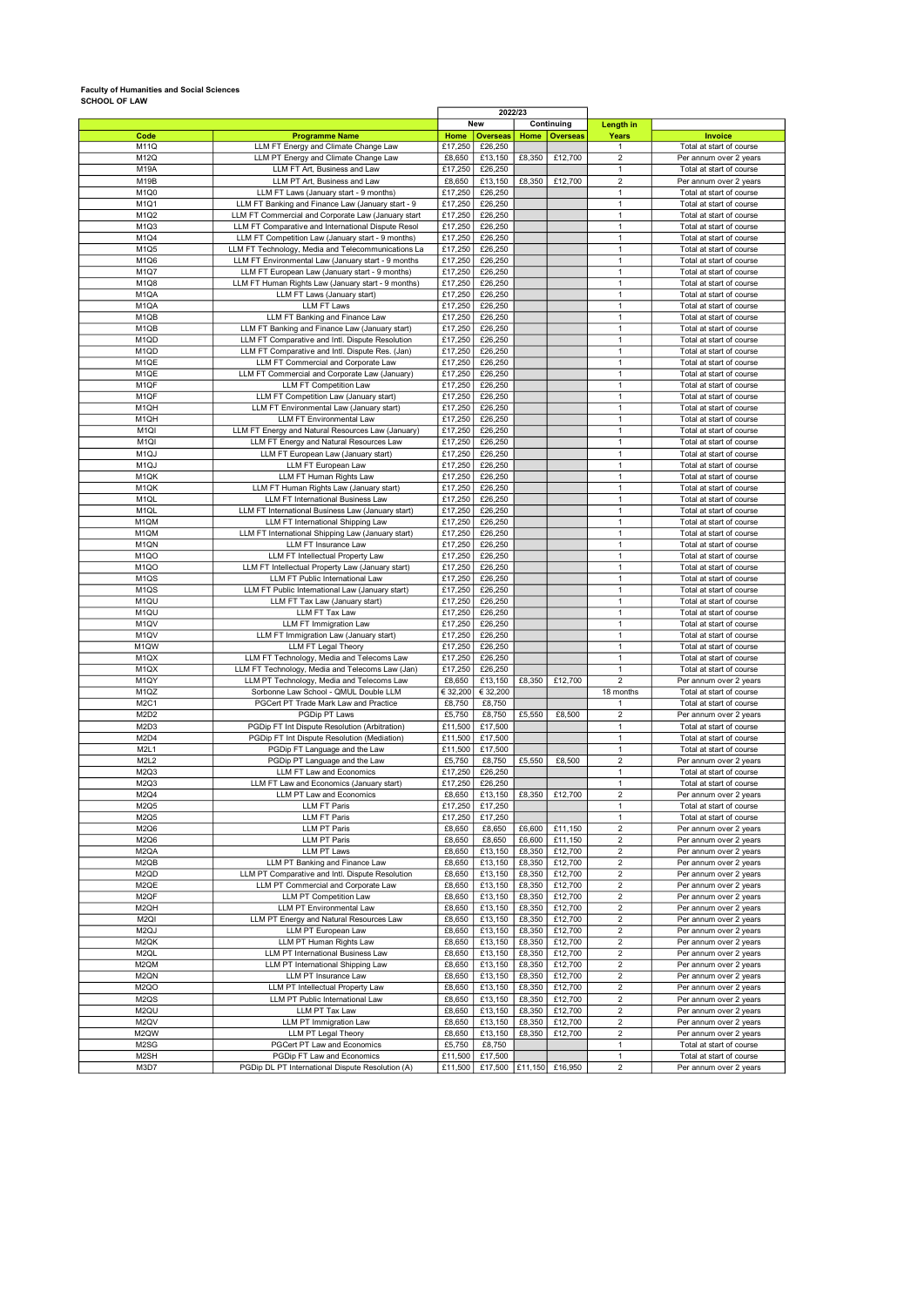| M3D8        | PGDip DL PT International Dispute Resolution (M)   | £5.750  | £8,750  | £5,550 | £8,500  | $\overline{2}$          | Per annum over 2 years   |
|-------------|----------------------------------------------------|---------|---------|--------|---------|-------------------------|--------------------------|
| M3EC        | PGCert FT Intellectual Property Law                | £8,750  | £8,750  |        |         | $\mathbf{1}$            | Total at start of course |
| M3EC        | PGCert FT Intellectual Property Law                | £8,750  | £8.750  |        |         | $\mathbf{1}$            | Total at start of course |
| M3EC        | PGCert FT Intellectual Property Law                | £8,750  | £8,750  |        |         | $\mathbf{1}$            | Total at start of course |
| M3EC        | PGCert FT Intellectual Property Law                | £8,750  | £8,750  |        |         | $\mathbf{1}$            | Total at start of course |
| M3EN        | PGCert FT International Finance Law (Term I)       | £5,750  | £8,750  |        |         | $\mathbf{1}$            | Total at start of course |
| M3EV        | PGDip FT International Finance Law                 | £11,500 | £17,500 |        |         | $\mathbf{1}$            | Total at start of course |
| <b>M3Q0</b> | LLM FT International Tax Law                       | £17,250 | £26,250 |        |         | $\mathbf{1}$            | Total at start of course |
| M3Q5        | LLM FT Intellectual Property Law (January start -  | £17,250 | £26,250 |        |         | $\mathbf{1}$            | Total at start of course |
| M3Q6        | LLM FT International Business Law (January start - | £17,250 | £26,250 |        |         | $\mathbf{1}$            | Total at start of course |
| M3Q8        | LLM FT Tax Law (January start - 9 months)          | £17,250 | £26,250 |        |         | $\mathbf{1}$            | Total at start of course |
| M3Q9        | LLM FT International Shipping Law (January start - | £17,250 | £26,250 |        |         | $\mathbf{1}$            | Total at start of course |
| M3QA        | LLM FT International Economic Law                  | £17,250 | £26,250 |        |         | $\mathbf{1}$            | Total at start of course |
| M3QA        | LLM FT International Economic Law (January start)  | £17,250 | £26,250 |        |         | $\mathbf{1}$            | Total at start of course |
| M3QF        | <b>LLM FT Criminal Justice</b>                     | £17,250 | £26,250 |        |         | $\mathbf{1}$            | Total at start of course |
| M3QF        | LLM FT Criminal Justice (January start)            | £17,250 | £26,250 |        |         | $\mathbf{1}$            | Total at start of course |
| M3QI        | LLM FT Energy and Natural Resources Law (January s | £17,250 | £26,250 |        |         | $\mathbf{1}$            | Total at start of course |
| M3QJ        | LLM FT Immigration Law (January start - 9 months)  | £17,250 | £26,250 |        |         | $\mathbf{1}$            | Total at start of course |
| M3QK        | LLM FT International Economic Law (January start - | £17,250 | £26,250 |        |         | $\mathbf{1}$            | Total at start of course |
| M3QL        | LLM FT Criminal Justice (January start - 9 months) | £17,250 | £26,250 |        |         | $\mathbf{1}$            | Total at start of course |
| M3QM        | LLM FT Public International Law (January start - 9 | £17,250 | £26,250 |        |         | $\mathbf{1}$            | Total at start of course |
| M3QN        | LLM PT International Tax Law                       | £8,650  | £13,150 | £8,350 | £12,700 | $\overline{2}$          | Per annum over 2 years   |
| M3QP        | PGCert VM Law (flexible)                           | £5,750  | £8,750  |        |         | $\mathbf{1}$            | Total at start of course |
| M3QP        | PGCert VM Law (flexible)                           | £5,750  | £8,750  |        |         | $\mathbf{1}$            | Total at start of course |
| M3QQ        | LLM FT Laws (flexible study - January start)       | £17,250 | £26,250 |        |         | $\mathbf{1}$            | Total at start of course |
| M3QQ        | LLM FT Laws (flexible study - September start)     | £17,250 | £26,250 |        |         | $\mathbf{1}$            | Total at start of course |
| M3QR        | PGCert FT Law (flexible)                           | £5,750  | £8,750  |        |         | $\mathbf{1}$            | Total at start of course |
| M3QR        | PGCert FT Law (flexible)                           | £5,750  | £8,750  |        |         | $\mathbf{1}$            | Total at start of course |
| M3S0        | MSc PT Law and Corporate Finance                   | £8,650  | £13,150 | £8,350 | £12,700 | $\overline{2}$          | Per annum over 2 years   |
| M3S4        | MSc FT Law and Corporate Finance                   | £17,250 | £26,250 |        |         | $\mathbf{1}$            | Total at start of course |
| M3S5        | MSc FT Law and Financial Regulation                | £17,250 | £26,250 |        |         | $\mathbf{1}$            | Total at start of course |
| M3S7        | MSc FT Law and Finance                             | £17,250 | £26,250 |        |         | $\mathbf{1}$            | Total at start of course |
| M3S8        | MSc PT Law and Finance                             | £8,650  | £13,150 | £8,350 | £12,700 | $\overline{2}$          | Per annum over 2 years   |
| M3SE        | PGCert PT Law and Finance                          | £5,750  | £8,750  |        |         | $\mathbf{1}$            | Total at start of course |
| M3SF        | PGDip FT Law and Finance                           | £11,500 | £17,500 |        |         | $\mathbf{1}$            | Total at start of course |
| M3U4        | MSc FT Management of Intellectual Property         | £17,250 | £26,250 |        |         | $\mathbf{1}$            | Total at start of course |
| M3U5        | MSc PT Management of Intellectual Property         | £8,650  | £13,150 | £5,300 | £9,150  | $\overline{2}$          | Per annum over 2 years   |
| M3U6        | MSc FT Intellectual Property, Data and Info Law    | £17,250 | £26,250 |        |         | $\mathbf{1}$            | Total at start of course |
| <b>M3U7</b> | MSc PT Intellectual Property, Data and Info Law    | £8,650  | £13,150 | £8,350 | £12,700 | $\overline{2}$          | Per annum over 2 years   |
| M4QA        | LLM PT International Economic Law                  | £8,650  | £13,150 | £8,350 | £12,700 | $\overline{2}$          | Per annum over 2 years   |
| M4QF        | <b>LLM PT Criminal Justice</b>                     | £8,650  | £13,150 | £8,350 | £12,700 | $\overline{2}$          | Per annum over 2 years   |
| M906        | LLM FT Regulation and Compliance (London)          | £17,250 | £26,250 |        |         | $\mathbf{1}$            | Total at start of course |
| M906        | LLM FT Regulation and Compliance (London) (Jan)    | £17,250 | £26,250 |        |         |                         | Total at start of course |
| M955        | LLM VM Regulation and Compliance                   | £8,650  | £13,150 | £8,350 | £12,700 | Between 2 and 4         | Per annum over 2 years   |
| M955        | LLM VM Regulation and Compliance (January start)   | £8,650  | £13,150 | £8,350 | £12,700 | Between 2 and 4         | Per annum over 2 years   |
| M957        | LLM PT Regulation and Compliance (London)          | £8,650  | £13,150 | £8,350 | £12,700 | 2                       | Per annum over 2 years   |
| M9J6        | MSc FT Regulation and Compliance (London)          | £17,250 | £26,250 |        |         | 1                       | Total at start of course |
| M9R5        | MSc VM Regulation and Compliance                   | £8,650  | £13,150 | £8,350 | £12,700 | Between 2 and 4         | Per annum over 2 years   |
| M9R6        | MSc PT Regulation and Compliance (London)          | £8,650  | £13,150 | £8,350 | £12,700 | $\overline{\mathbf{c}}$ | Per annum over 2 years   |
| <b>MR11</b> | <b>MRes FT Criminal Justice</b>                    | £13,800 | £21,000 |        |         | $\mathbf{1}$            | Total at start of course |
| MR12        | MRes FT Human Rights Law                           | £13,800 | £21,000 |        |         | $\mathbf{1}$            | Total at start of course |
| <b>MR13</b> | MRes FT Public International Law                   | £13,800 | £21,000 |        |         | $\mathbf{1}$            | Total at start of course |
| <b>MR14</b> | MRes FT Immigration Law                            | £13,800 | £21,000 |        |         | $\mathbf{1}$            | Total at start of course |
| <b>MV47</b> | LLM Flexible Study (Laws) Sept start               | £8,650  | £13,150 | £8,350 | £12,700 | Between 2 and 4         | Per annum over 2 years   |
| <b>MV47</b> | LLM Flexible Study (Laws) January start            | £8,650  | £13,150 | £8,350 | £12,700 | Between 2 and 4         | Per annum over 2 years   |
| MV48        | PGDip Flexible Study (Laws) January start          | £5,750  | £8,750  | £5,550 | £8,500  | Between 2 and 3         | Per annum over 2 years   |
| MV48        | PGDip Flexible Study (Laws) Sept start             | £5,750  | £8,750  | £5,550 | £8,500  | Between 2 and 3         | Per annum over 2 years   |
| N2Q9        | MRes FT International Economic Law                 | £13,800 | £21,000 |        |         | 1                       | Total at start of course |
|             |                                                    |         |         |        |         |                         |                          |

Faculty of Humanities and Social Sciences SCHOOL OF POLITICS AND INTERNATIONAL RELATIONS

|                               |                                            |         | 2022/23         |        |                 |                |                          |
|-------------------------------|--------------------------------------------|---------|-----------------|--------|-----------------|----------------|--------------------------|
|                               |                                            |         | <b>New</b>      |        | Continuing      | Length in      |                          |
| Code                          | <b>Programme Name</b>                      | Home    | <b>Overseas</b> | Home   | <b>Overseas</b> | <b>Years</b>   | <b>Invoice</b>           |
| L2D3                          | PGDip FT International Relations           | £7.300  | £13,850         |        |                 |                | Total at start of course |
| L <sub>2</sub> P <sub>1</sub> | MA FT International Relations (Paris)      | £10,950 | £13,750         |        |                 |                | Total at start of course |
| L2P2                          | PGDip FT International Relations (Paris)   | £7,000  | £9,200          |        |                 |                | Total at start of course |
| L <sub>2</sub> R <sub>5</sub> | <b>MRes FT Public Policy</b>               | £10,950 | £20,750         |        |                 |                | Total at start of course |
| L2R6                          | <b>MRes PT Public Policy</b>               | £5,500  | £10,400         | £5,300 | £9,800          |                | Per annum over 2 years   |
| L2S3                          | <b>MA FT International Relations</b>       | £10.950 | £20,750         |        |                 |                | Total at start of course |
| L2S4                          | <b>MA PT International Relations</b>       | £5.500  | £10.400         | £5,300 | £9,800          |                | Per annum over 2 years   |
| L2S5                          | <b>MRes FT International Relations</b>     | £10.950 | £20,750         |        |                 |                | Total at start of course |
| L2S6                          | <b>MRes PT International Relations</b>     | £5,500  | £10,400         | £5,300 | £9,800          | $\mathfrak{p}$ | Per annum over 2 years   |
| M <sub>1</sub> UP             | MSc PT Public Policy                       | £5,500  | £10,400         | £5,300 | £9,800          | $\mathfrak{p}$ | Per annum over 2 years   |
| M <sub>1</sub> UR             | <b>MSc FT International Public Policy</b>  | £10.950 | £20,750         |        |                 |                | Total at start of course |
| M <sub>1</sub> US             | MSc PT International Public Policy         | £5.500  | £10.400         | £5,300 | £9,800          | 2              | Per annum over 2 years   |
| M <sub>1</sub> UT             | <b>MSc FT Public Policy</b>                | £10.950 | £20.750         |        |                 |                | Total at start of course |
| N <sub>1</sub> Q <sub>5</sub> | MSc FT International Business and Politics | £10,950 | £20,750         |        |                 |                | Total at start of course |
| <b>N1Q7</b>                   | MSc PT International Business and Politics | £5,500  | £10,400         | £5,300 | £9,800          | $\mathfrak{p}$ | Per annum over 2 years   |

Faculty of Science and Engineering SCHOOL OF BIOLOGICAL AND BEHAVIOURAL SCIENCES

| SCAOOL OF BIOLOGICAL AND BEARVIOURAL SCIENCES |                                                   |         |                 |        |                 |              |                          |
|-----------------------------------------------|---------------------------------------------------|---------|-----------------|--------|-----------------|--------------|--------------------------|
|                                               |                                                   |         | 2022/23         |        |                 |              |                          |
|                                               |                                                   |         | <b>New</b>      |        | Continuing      | Length in    |                          |
| Code                                          | <b>Programme Name</b>                             | Home    | <b>Overseas</b> |        | Home   Overseas | <b>Years</b> | <b>Invoice</b>           |
| B9RE                                          | <b>MRes FT Biomedical Sciences</b>                | £11.850 | £25.150         |        |                 |              | Total at start of course |
| C1R1                                          | MSc FT Plant and Fungal Taxonomy, Diversity       | £13,750 | £25.150         |        |                 |              | Total at start of course |
| C <sub>1</sub> R <sub>2</sub>                 | MSc FT Biodiversity and Conservation              | £13,750 | £25.150         |        |                 |              | Total at start of course |
| C <sub>1</sub> S <sub>0</sub>                 | <b>MSc FT Biomedical Sciences</b>                 | £13,750 | £25.150         |        |                 |              | Total at start of course |
| C <sub>1</sub> T <sub>0</sub>                 | MSc FT Artificial Intelligence in the Biosciences | £13,750 | £25.150         |        |                 |              | Total at start of course |
| C1T4                                          | £13.750<br><b>MSc FT Bioinformatics</b>           |         | £27,250         |        |                 |              | Total at start of course |
| C1T5                                          | <b>MSc PT Bioinformatics</b>                      | £6,900  | £13.650         | £6,800 | £13,200         |              | Per annum over 2 years   |
| C2S1                                          | MSc PT Ecology and Evolutionary Biology           | £6,900  | £12,600         | £6,800 | £12,200         |              | Per annum over 2 years   |
| C8B1                                          | MSc FT Psychology: Mental Health Sciences         | £10.250 | £20.750         |        |                 |              | Total at start of course |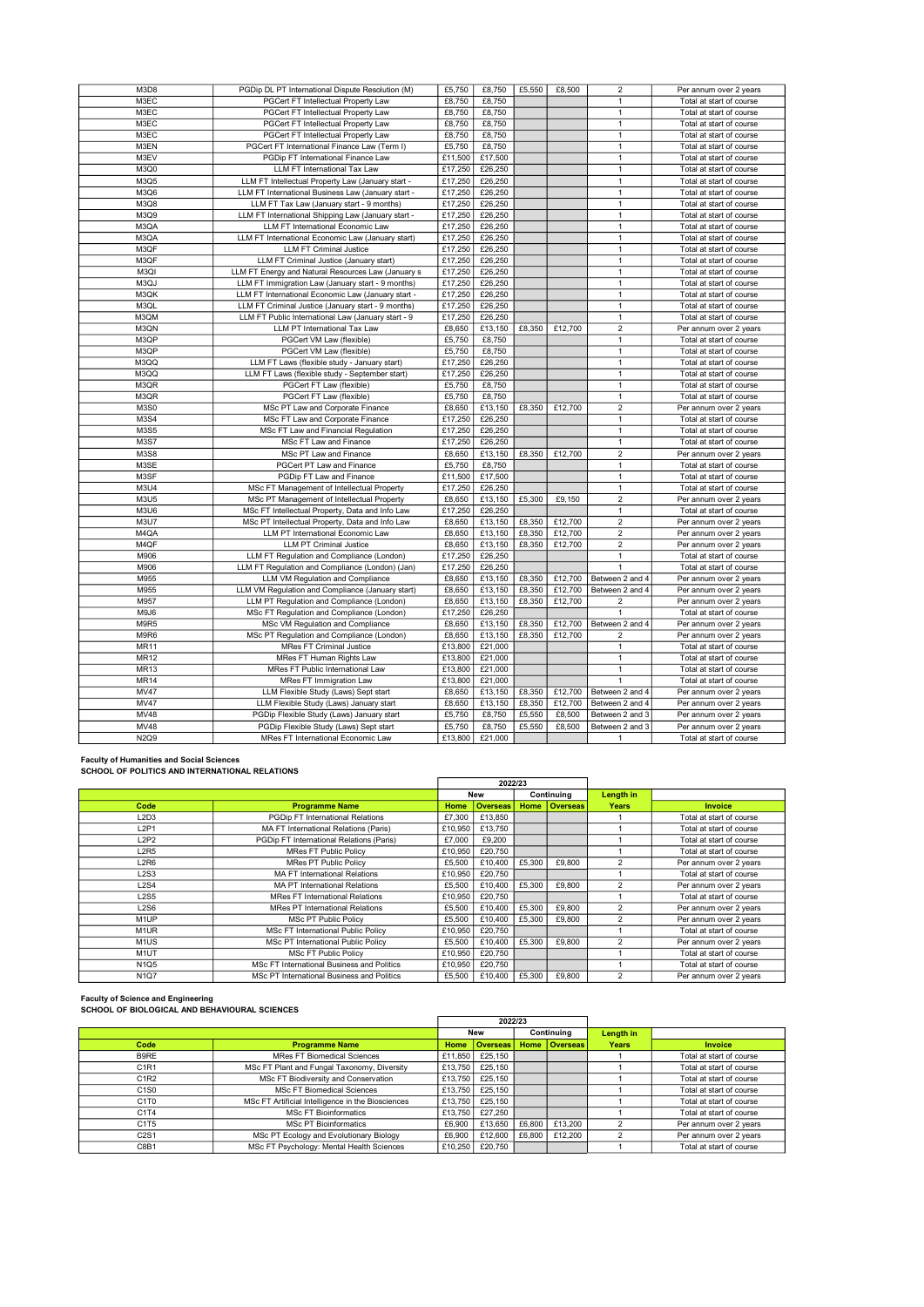#### Faculty of Science and Engineering

|             |                                                              | 2022/23 |                 |        |                 |                |                          |
|-------------|--------------------------------------------------------------|---------|-----------------|--------|-----------------|----------------|--------------------------|
|             |                                                              |         | <b>New</b>      |        | Continuing      | Length in      |                          |
| Code        | <b>Programme Name</b>                                        | Home    | <b>Overseas</b> | Home   | <b>Overseas</b> | Years          | Invoice                  |
| G401        | MSc FT Computer Science by Research                          | £11,850 | £25,150         |        |                 | $\mathbf{1}$   | Total at start of course |
| G4Q2        | MSc PT Computer Science by Research                          | £5.950  | £12,600         | £5.750 | £12,200         | $\overline{2}$ | Per annum over 2 years   |
| G4U1        | <b>MSc FT Computer Science</b>                               | £11,850 | £27,250         |        |                 | 1              | Total at start of course |
| G4U2        | MSc PT Computer Science                                      | £5,950  | £13.650         | £5.750 | £12,200         | $\overline{2}$ | Per annum over 2 years   |
| G4X0        | MSc in Media and Arts Technology by Res with AdMU            | £11,850 | £25,150         |        |                 | $\mathbf{1}$   | Total at start of course |
| G5U5        | MSc FT Computing and Information Systems (Conversion)        | £11,850 | £25,150         |        |                 | 1              | Total at start of course |
| G5U6        | MSc PT Computing and Information Systems (Conversion)        | £5,950  | £12,600         | £5.750 | £12,200         | $\overline{2}$ | Per annum over 2 years   |
| <b>H60A</b> | MSc FT Advanced Electronic and Electrical Eng                | £11.850 | £25,150         |        |                 | 1              | Total at start of course |
| <b>H60C</b> | MSc PT Advanced Electronic and Electrical Eng                | £5,950  | £12,600         | £5,750 | £12,200         | $\overline{2}$ | Per annum over 2 years   |
| H6J6        | MSc PT Big Data Science<br>£5,950                            |         | £13,650         | £5,750 | £12,200         | $\overline{2}$ | Per annum over 2 years   |
| <b>H6J7</b> | £11.850<br>MSc FT Big Data Science                           |         | £27,250         |        |                 | 1              | Total at start of course |
| H6JA        | MSc FT Telecommunication and Wireless Systems<br>£11.850     |         | £25,150         |        |                 | 1              | Total at start of course |
| H6JD        | MSc PT Telecommunication and Wireless Systems<br>£5,950      |         | £12,600         | £5,750 | £12,200         | $\overline{2}$ | Per annum over 2 years   |
| H6JE        | £11,850<br>MSc FT Machine Learning for Visual Data Analytics |         | £25,150         |        |                 | $\overline{1}$ | Total at start of course |
| H6JZ        | MSc PT Machine Learning for Visual Data Analytics            | £5,950  | £12,600         | £5.750 | £12,200         | $\overline{2}$ | Per annum over 2 years   |
| <b>H6T4</b> | MSc PT Sound and Music Computing                             | £5,950  | £12,600         | £5.750 | £12,200         | $\overline{2}$ | Per annum over 2 years   |
| <b>H6T5</b> | MSc FT Electronic Engineering by Research                    | £11,850 | £25,150         |        |                 | 1              | Total at start of course |
| <b>H6T6</b> | MSc PT Electronic Engineering by Research                    | £5,950  | £12,600         | £5,750 | £12,200         | $\overline{2}$ | Per annum over 2 years   |
| H6T8        | MSc FT Sound and Music Computing                             | £11,850 | £25,150         |        |                 | $\mathbf{1}$   | Total at start of course |
| HJ7Z        | MSc FT Big Data Science (January start)                      | £11.850 | £27,250         |        |                 | 1              | Total at start of course |
| <b>11T0</b> | MSc FT Internet of Things                                    | £11.850 | £25,150         |        |                 | $\mathbf{1}$   | Total at start of course |
| 11T2        | MSc PT Internet of Things                                    | £5,950  | £12,600         | £5,750 | £12,200         | $\overline{2}$ | Per annum over 2 years   |
| <b>I4U1</b> | MSc FT Artificial Intelligence                               | £11.850 | £27,250         |        |                 | 1              | Total at start of course |
| <b>I4U2</b> | MSc PT Artificial Intelligence                               | £5,950  | £13,650         | £5,750 | £12,200         | $\mathfrak{p}$ | Per annum over 2 years   |
| <b>I4U4</b> | <b>MSc FT Computer Games</b>                                 | £11.850 | £26,250         |        |                 | $\overline{1}$ | Total at start of course |
| <b>I4U5</b> | MSc FT Data Science and Artificial Intelligence              | £11,850 | £26,250         |        |                 | 1              | Total at start of course |
| <b>I4U5</b> | MSc FT Data Science and Artificial Intelligence              | £11,850 | £26,250         |        |                 | $\mathbf{1}$   | Total at start of course |
| <b>14U6</b> | MSc FT Media and Arts Technology                             | £11,850 | £25,150         |        |                 | 1              | Total at start of course |
| <b>I4U7</b> | MSc FT Big Data Science with Machine Learning Syst           | £11,850 | £27,250         |        |                 | 1              | Total at start of course |
| <b>14U8</b> | MSc FT Artificial Intelligence with Machine Learn            | £11,850 | £27,250         |        |                 | 1              | Total at start of course |

#### Faculty of Science and Engineering SCHOOL OF ENGINEERING AND MATERIALS SCIENCE

|             |                                                       | 2022/23 |                 |      |                 |              |                          |
|-------------|-------------------------------------------------------|---------|-----------------|------|-----------------|--------------|--------------------------|
|             |                                                       |         | <b>New</b>      |      | Continuina      | Length in    |                          |
| Code        | <b>Programme Name</b>                                 | Home    | <b>Overseas</b> | Home | <b>Overseas</b> | <b>Years</b> | <b>Invoice</b>           |
| H131        | MSc FT Computational Engineering                      | £11.850 | £25,150         |      |                 |              | Total at start of course |
| <b>H1S3</b> | MSc FT Advanced Mechanical Engineering                | £11,850 | £25,150         |      |                 |              | Total at start of course |
| <b>H2C1</b> | MSc FT Sustainable Energy Engineering (conversion)    | £11,850 | £25,150         |      |                 |              | Total at start of course |
| <b>H2S1</b> | MSc FT Sustainable Energy Systems<br>£11,850          |         | £25,150         |      |                 |              | Total at start of course |
| <b>H3C1</b> | MSc FT Mechanical Engineering (conversion)<br>£11,850 |         | £25,150         |      |                 |              | Total at start of course |
| <b>H3C2</b> | MSc FT Biomedical Engineering (conversion)<br>£11,850 |         | £25.150         |      |                 |              | Total at start of course |
| H403        | MSc FT Aerospace Structures and Materials             | £11,850 | £25,150         |      |                 |              | Total at start of course |
| <b>H4S2</b> | MSc FT Advanced Aeronautical Engineering and Space    | £11,850 | £25,150         |      |                 |              | Total at start of course |
| H66H        | MSc FT Data Centric Systems Engineering               | £11,850 | £25,150         |      |                 |              | Total at start of course |
| H6H3        | <b>MSc FT Advanced Robotics</b>                       | £11.850 | £25,150         |      |                 |              | Total at start of course |
| HBS3        | <b>MSc FT Biomedical Engineering</b>                  | £11,850 | £25,150         |      |                 |              | Total at start of course |
| HBS5        | MSc FT Biomedical Engineering with Biomaterials       | £11,850 | £25,150         |      |                 |              | Total at start of course |
| HBS6        | MSc FT Biomedical Engineering with Imaging and Ins    | £11,850 | £25,150         |      |                 |              | Total at start of course |
| <b>J5R1</b> | <b>MRes FT Materials Research</b>                     | £11,850 | £25,150         |      |                 |              | Total at start of course |
| <b>J5R4</b> | MSc FT Advanced Materials Science and Engineering     | £11,850 | £25,150         |      |                 |              | Total at start of course |
| <b>J5S5</b> | <b>MSc FT Biomaterials</b>                            | £11,850 | £25,150         |      |                 |              | Total at start of course |
| <b>J5U9</b> | MSc FT Advanced Polymer Science and Engineering       | £11,850 | £25,150         |      |                 |              | Total at start of course |

#### Faculty of Science and Engineering SCHOOL OF PHYSICHAL AND CHEMICAL SCIENCES

|                               | 2022/23                                      |         |                 |        |               |              |                          |
|-------------------------------|----------------------------------------------|---------|-----------------|--------|---------------|--------------|--------------------------|
|                               |                                              |         | <b>New</b>      |        | Continuing    | Length in    |                          |
| Code                          | <b>Programme Name</b>                        | Home    | Overseas        |        | Home Overseas | <b>Years</b> | <b>Invoice</b>           |
| F <sub>1</sub> U <sub>3</sub> | <b>MSc FT Chemical Research</b>              | £11,850 | £25,150         |        |               |              | Total at start of course |
| F1U4                          | <b>MRes FT Chemistry</b><br>£11.850          |         | £25,150         |        |               |              | Total at start of course |
| F <sub>1UP</sub>              | MSc PT Chemical Research<br>£5.950           |         | £12,600 $\vert$ | £5,750 | £12,200       |              | Per annum over 2 years   |
| F3S2                          | <b>MSc FT Theoretical Physics</b><br>£11.850 |         | £25,150         |        |               |              | Total at start of course |
| F3S3                          | MSc FT Physics: Particle Physics             | £11.850 | £25,150         |        |               |              | Total at start of course |
| F3S4                          | MSc FT Physics: Condensed Matter Physics     | £11.850 | £25.150         |        |               |              | Total at start of course |
| F3S5                          | MSc FT Physics (EuroMasters)                 | £7,500  | £15,400         | £7.350 | £15,400       |              | Per annum over 2 years   |
| F5EG                          | PGCert PT Astronomy and Astrophysics         |         | £12,600         |        |               |              | Total at start of course |
| F5S1                          | <b>MSc FT Astrophysics</b>                   | £11,850 | £25,150         |        |               |              | Total at start of course |
| F5S2                          | <b>MSc PT Astrophysics</b>                   | £5,950  | £12,600         | £5,750 | £12,200       |              | Per annum over 2 years   |

#### Faculty of Science and Engineering SCHOOL OF MATHEMATICAL SCIENCES

|                                        |                                                | 2022/23 |                                       |            |                 |           |                          |
|----------------------------------------|------------------------------------------------|---------|---------------------------------------|------------|-----------------|-----------|--------------------------|
| All programmes have non-standard fees. |                                                | New     |                                       | Continuing |                 | Length in |                          |
| Code                                   | <b>Programme Name</b>                          | Home    | Overseas                              | Home       | <b>Overseas</b> | Years     | <b>Invoice</b>           |
| G <sub>1</sub> N <sub>0</sub>          | <b>MSc PT Financial Mathematics</b>            |         | £10.450   £13.150   £10.600   £12.700 |            |                 |           | Per annum over 2 years   |
| G1N9                                   | <b>MSc FT Financial Mathematics</b><br>£20,850 |         | £26,250                               |            |                 |           | Total at start of course |
| G1S1                                   | £11,850<br><b>MSc FT Mathematics</b>           |         | £22.950                               |            |                 |           | Total at start of course |
| G <sub>1</sub> SA                      | <b>MSc FT Financial Computing</b>              | £20,850 | £26,250                               |            |                 |           | Total at start of course |
| G <sub>1</sub> SB                      | <b>MSc PT Financial Computing</b>              | £10.450 | £13.150 £10.600 £12.700               |            |                 |           | Per annum over 2 years   |
| G <sub>1</sub> SP                      | <b>MSc PT Mathematics</b>                      | £5.950  | £11,500                               | £5,300     | £9,800          |           | Per annum over 2 years   |
| G31A                                   | <b>MSc FT Data Analytics</b>                   | £11.850 | £27,250                               |            |                 |           | Total at start of course |
| G31B                                   | MSc PT Data Analytics                          | £5.950  | £13.650                               | £5.750     | £13,200         |           | Per annum over 2 years   |

 $\overline{\phantom{a}}$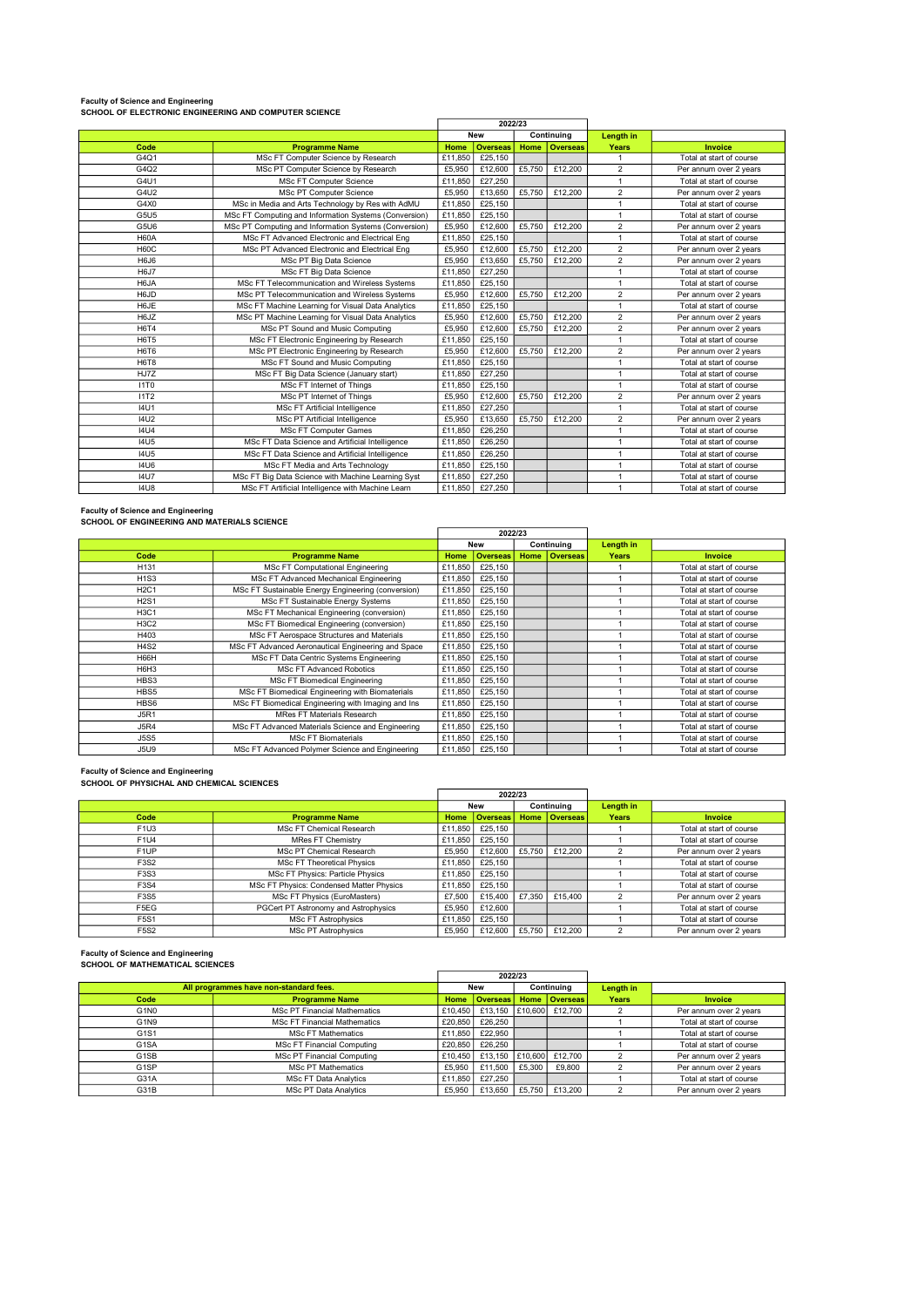## Faculty of Medicine and Dentistry BARTS CANCER INSTITUTE

| <b>BARIS CANCER INSIIIUIE</b> |                                                    |         | 2022/23         |        |                 |                         |                          |
|-------------------------------|----------------------------------------------------|---------|-----------------|--------|-----------------|-------------------------|--------------------------|
|                               |                                                    |         | <b>New</b>      |        | Continuing      | <b>Length in</b>        |                          |
| Code                          | <b>Programme Name</b>                              | Home    | <b>Overseas</b> | Home   | <b>Overseas</b> | <b>Years</b>            | Invoice                  |
| A3K1                          | MSc FT Cancer and Clinical Oncology                | £11,850 | £25,150         |        |                 | $\mathbf{1}$            | Total at start of course |
| A3K2                          | MSc PT Cancer and Clinical Oncology                | £5,950  | £12,600         | £5.750 | £12,200         | $\overline{2}$          | Per annum over 2 years   |
| A3K3                          | MSc DL FT Cancer and Clinical Oncology             | £11,850 | £25,150         |        |                 | $\mathbf{1}$            | Total at start of course |
| A3K4                          | MSc DL PT Cancer and Clinical Oncology             | £5.950  | £12,600         | £5,750 | £12,200         | $\overline{2}$          | Per annum over 2 years   |
| A3P1                          | MSc FT Cancer and Molecular and Cellular Biology   | £11,850 | £25,150         |        |                 | $\mathbf{1}$            | Total at start of course |
| A3P2                          | MSc PT Cancer and Molecular and Cellular Biology   | £5,950  | £12,600         | £5.750 | £12,200         | $\overline{2}$          | Per annum over 2 years   |
| A3P3                          | MSc DL FT Cancer and Molecular and Cellular Biolog | £11.850 | £25,150         |        |                 | $\overline{1}$          | Total at start of course |
| A3P4                          | MSc DL PT Cancer and Molecular and Cellular Biolog | £5,950  | £12,600         | £5,750 | £12,200         | $\overline{2}$          | Per annum over 2 years   |
| A3QX                          | MSc FT Laparoscopic Surgery and Surgical Skills    | £17,250 | £30,750         |        |                 | $\mathbf{1}$            | Total at start of course |
| A3VA                          | MSc DL PT Laparoscopic Surgery and Surgical Skills | £8,650  | £15,400         | £8,350 | £15,250         | $\overline{2}$          | Per annum over 2 years   |
| A3VB                          | PGDip DL PT Laparoscopic Surgical Skills           | £5.750  | £10.250         | £5.550 | £10.050         | $\overline{2}$          | Per annum over 2 years   |
| A3VC                          | PGCert DL PT Laparoscopic Surgical Skills          | £5,750  | £10,250         |        |                 | $\mathbf{1}$            | Total at start of course |
| A4K1                          | PGDip FT Cancer and Clinical Oncology              | £7,900  | £16,800         |        |                 | $\mathbf{1}$            | Total at start of course |
| A4K2                          | PGDip PT Cancer and Clinical Oncology              | £3.950  | £8,400          | £3,800 | £8,100          | $\overline{2}$          | Per annum over 2 years   |
| A4K3                          | PGDip DL FT Cancer and Clinical Oncology           | £7,900  | £16,800         |        |                 | $\mathbf{1}$            | Total at start of course |
| A4K4                          | PGDip DL PT Cancer and Clinical Oncology           | £3.950  | £8,400          | £3,800 | £8,100          | $\overline{2}$          | Per annum over 2 years   |
| A4P1                          | PGDip FT Cancer and Molecular and Cellular Biology | £7,900  | £16,800         |        |                 | $\overline{1}$          | Total at start of course |
| A4P2                          | PGDip PT Cancer and Molecular and Cellular Biology | £3,950  | £8,400          | £3,800 | £8,100          | $\overline{2}$          | Per annum over 2 years   |
| A4P3                          | PGDip DL FT Cancer and Molecular and Cellular Biol | £7,900  | £16,800         |        |                 | $\overline{1}$          | Total at start of course |
| A4P4                          | PGDip DL PT Cancer and Molecular and Cellular Biol | £3.950  | £8,400          | £3,800 | £8.100          | $\overline{2}$          | Per annum over 2 years   |
| A4V0                          | PGDip DL FT Cancer and Molecular Pathology and Gen | £7,900  | £16,800         |        |                 | $\mathbf{1}$            | Total at start of course |
| A4V1                          | PGDip DL FT Cancer and Therapeutics                | £7,900  | £16,800         |        |                 | $\mathbf{1}$            | Total at start of course |
| A4V2                          | PGDip FT Cancer and Molecular Pathology and Genomi | £7,900  | £16,800         |        |                 | $\mathbf{1}$            | Total at start of course |
| A4V3                          | PGDip FT Cancer and Therapeutics                   | £7,900  | £16,800         |        |                 | $\mathbf{1}$            | Total at start of course |
| A4V4                          | PGDip DL PT Cancer and Molecular Pathology and Gen | £3.950  | £8,400          | £3,800 | £8.100          | $\overline{2}$          | Per annum over 2 years   |
| A4V5                          | PGDip DL PT Cancer and Therapeutics                | £3.950  | £8,400          | £3,800 | £8.100          | $\overline{2}$          | Per annum over 2 years   |
| A4V6                          | PGDip PT Cancer and Molecular Pathology and Genomi | £3,950  | £8,400          | £3,800 | £8,100          | $\overline{2}$          | Per annum over 2 years   |
| A4V7                          | PGDip PT Cancer and Therapeutics                   | £3.950  | £8.400          | £3,800 | £8.100          | $\overline{2}$          | Per annum over 2 years   |
| A4V8                          | MSc DL FT Cancer and Molecular Pathology and Genom | £11.850 | £25.150         |        |                 | $\mathbf{1}$            | Total at start of course |
| A4V9                          | MSc DL FT Cancer and Therapeutics                  | £11.850 | £25,150         |        |                 | $\mathbf{1}$            | Total at start of course |
| A4VA                          | MSc FT Cancer and Molecular Pathology and Genomics | £11,850 | £25,150         |        |                 | $\mathbf{1}$            | Total at start of course |
| A4VB                          | MSc FT Cancer and Therapeutics                     | £11,850 | £25,150         |        |                 | $\overline{1}$          | Total at start of course |
| A4VC                          | MSc DL PT Cancer and Molecular Pathology and Genom | £5,950  | £12,600         | £5,750 | £12,200         | $\overline{2}$          | Per annum over 2 years   |
| A4VD                          | MSc DL PT Cancer and Therapeutics                  | £5.950  | £12,600         | £5,750 | £12,200         | $\overline{2}$          | Per annum over 2 years   |
| A4VE                          | MSc PT Cancer and Molecular Pathology and Genomics | £5.950  | £12,600         | £5,750 | £12,200         | $\overline{2}$          | Per annum over 2 years   |
| A4VF                          | MSc PT Cancer and Therapeutics                     | £5,950  | £12,600         | £5,750 | £12,200         | $\overline{2}$          | Per annum over 2 years   |
| A4VG                          | <b>MRes FT Translational Immunology</b>            | £11,850 | £25,150         |        |                 | $\mathbf{1}$            | Total at start of course |
| C450                          | MSc DL FT Cancer Genomics and Data Science         | £11.850 | £25,150         |        |                 | $\mathbf{1}$            | Total at start of course |
| C457                          | MSc FT Cancer Genomics and Data Science            | £11.850 | £25,150         |        |                 | $\mathbf{1}$            | Total at start of course |
| C458                          | MSc DL PT Cancer Genomics and Data Science         | £5,950  | £12,600         | £5,750 | £12,200         | $\overline{\mathbf{c}}$ | Per annum over 2 years   |
| C459                          | MSc PT Cancer Genomics and Data Science            | £5.950  | £12,600         | £5,750 | £12,200         | $\overline{2}$          | Per annum over 2 years   |

#### Faculty of Medicine and Dentistry BLIZARD INSTITUTE

| <b>DLILANU INJIIIUIE</b> |                                                    | 2022/23     |                   |                   |                 |                         |                                                                                          |
|--------------------------|----------------------------------------------------|-------------|-------------------|-------------------|-----------------|-------------------------|------------------------------------------------------------------------------------------|
|                          |                                                    |             | <b>New</b>        |                   | Continuina      | Length in               |                                                                                          |
| Code                     | <b>Programme Name</b>                              | <b>Home</b> | <b>Overseas</b>   | Home              | <b>Overseas</b> | Years                   | <b>Invoice</b>                                                                           |
| A3M5                     | PGDip DL PT Aesthetic Medicine                     | £5.750      | £8,400            | £4.200            | £8,500          | $\overline{2}$          | Per annum over 2 years                                                                   |
| A3M2                     | MSc DL PT Aesthetic Medicine                       | £8,650      | £12,600           | £8,350            | £12,700         | $\overline{\mathbf{c}}$ | Per annum over 2 years                                                                   |
| A3W7                     | MSc FT Biomedical Science (Medical Microbiology)   | £13,750     | £25,150           |                   |                 | $\mathbf{1}$            | Total at start of course                                                                 |
| A3WW                     | MSc PT Biomedical Science (Medical Microbiology)   | £6,900      | £12,600           | £6,800            | £12,200         | $\overline{c}$          | Per annum over 2 years                                                                   |
| A3ES                     | PGDip DL PT Clinical Dermatology                   | £10,250     | £13,850           |                   |                 | $\mathbf{1}$            | Total at start of course                                                                 |
| A3U1                     | <b>MSc FT Clinical Microbiology</b>                | £13,750     | £25,150           |                   |                 | $\mathbf{1}$            | Total at start of course                                                                 |
| A3E2                     | PGDip PT Clinical Microbiology                     | £4,600      | £8,400            | £4.500            | £8.100          | $\overline{2}$          | Per annum over 2 years                                                                   |
| A3U2                     | <b>MSc PT Clinical Microbiology</b>                | £6,900      | £12,600<br>£6,800 |                   | £12,200         | $\overline{2}$          | Per annum over 2 years                                                                   |
| A3U5                     | MSc PT Clinical Science (Infection Sciences)       |             |                   | <b>NHS FUNDED</b> |                 | 3                       | <b>NHS Contract</b>                                                                      |
| A3Z2                     | PGDip DL PT Emergency and Resuscitation Medicine   | £3,950      | £7,650            | £3,800            | £7,450          | $\overline{2}$          | Per annum over 2 years                                                                   |
| A373                     | MSc DL PT Emergency and Resuscitation Medicine     | £3.950      | £7.650            | £5.750            | £11.150         | 3                       | Per annum over 3 years (September<br>20222 entrants onwards) / Per<br>Annum over 2 years |
| A3DL                     | PGDip DL FT Gastroenterology                       | £9.200      | £16,800           |                   |                 | $\mathbf{1}$            | Total at start of course                                                                 |
| A3TX                     | MSc DL PT Gastroenterology (January start)         | £4.600      | £8,400            |                   |                 | $\mathbf{1}$            | Total at start of course                                                                 |
| A3TX                     | MSc DL PT Gastroenterology                         | £4.600      | £8,400            |                   |                 | $\mathbf{1}$            | Total at start of course                                                                 |
| A3DM                     | PGDip DL PT Gastroenterology                       | £4,600      | £8,400            | £4,500            | £8.100          | $\overline{2}$          | Per annum over 2 years                                                                   |
| A3TM                     | MSc DL PT Gastroenterology                         | £6,900      | £12,600           | £6,800            | £12,200         | $\mathfrak{p}$          | Per annum over 2 years                                                                   |
| A3TW                     | MSc FT (15 month) Gastroenterology                 | £17,250     | £30,750           | £16,750           | £30,450         | $\overline{2}$          | Per annum over 2 years                                                                   |
| A3TV                     | MSc FT (24 month) Gastroenterology                 | £21,500     | £36,000           | £21.200           | £36,600         | $\overline{2}$          | Per annum over 2 years                                                                   |
| A3D9                     | PGDip FT Gastroenterology                          | £9.200      | £16,800           |                   |                 | $\mathbf{1}$            | Total at start of course                                                                 |
| A3TU                     | MSc FT Gastroenterology                            | £13,750     | £25,150           |                   |                 | $\mathbf{1}$            | Total at start of course                                                                 |
| A3C4                     | PGCert DL PT Aesthetic Medicine                    | £5.750      | £8,400            |                   |                 | $\mathbf{1}$            | Total at start of course                                                                 |
| A3C4                     | PGCert DL PT Aesthetic Medicine                    | £5.750      | £8,400            |                   |                 | 1                       | Total at start of course                                                                 |
| A3F5                     | PGDip FT Neuroscience and Translational Medicine   | £9.200      | £18,150           |                   |                 | $\mathbf{1}$            | Total at start of course                                                                 |
| A3F4                     | MSc FT Neuroscience and Translational Medicine     | £13,750     | £27.250           |                   |                 | $\mathbf{1}$            | Total at start of course                                                                 |
| A3F6                     | PGCert PT Neuroscience and Translational Medicine  | £4,600      | £9,100            |                   |                 | $\mathbf{1}$            | Total at start of course                                                                 |
| A3M6                     | MSc DL PT Orthopaedic Trauma Science               | £6,900      | £13,150           | £6,800            | £13,200         | $\overline{2}$          | Per annum over 2 years                                                                   |
| <b>B703</b>              | PGCert DL PT Paediatric Emergency Medicine         | £3.950      | £7.650            |                   |                 | $\mathbf{1}$            | Total at start of course                                                                 |
| B702                     | PGDip DL PT Paediatric Emergency Medicine          | £3,950      | £7,650            | £3,800            | £7,450          | $\overline{\mathbf{c}}$ | Per annum over 2 years                                                                   |
| <b>B701</b>              | MSc DL PT Paediatric Emergency Medicine            | £3.950      | £7.650            | £5.750            | £11.150         | 3                       | Per annum over 3 years (September<br>20222 entrants onwards) / Per<br>Annum over 2 years |
| A3WA                     | MSc FT Regenerative Medicine                       | £13,750     | £27.250           |                   |                 | $\mathbf{1}$            | Total at start of course                                                                 |
| A3CF                     | PGCert DL PT Tuberculosis                          | £3,000      | £3,000            |                   |                 | $\mathbf{1}$            | Total at start of course                                                                 |
| A002                     | PGDip DL PT Tact Mil Aus and Op Med                | £3,950      | £7,650            | £3,800            | £7,450          | $\overline{2}$          | Per annum over 2 years                                                                   |
| A001                     | MSc DL PT Tact Mil Aus and Op Med                  | £3,950      | £7,650            | £5,750            | £11.150         | 3                       | Per annum over 3 years (September<br>20222 entrants onwards) / Per<br>Annum over 2 years |
| A3F0                     | MSc DL PT Trauma Sciences (Military & Humanitarian | £6,900      | £13,150           | £6,800            | £13,200         | $\overline{c}$          | Per annum over 2 years                                                                   |
| A3F8                     | MSc DL PT Trauma Sciences                          | £6,900      | £13,150           | £6,800            | £13,200         | $\overline{2}$          | Per annum over 2 years                                                                   |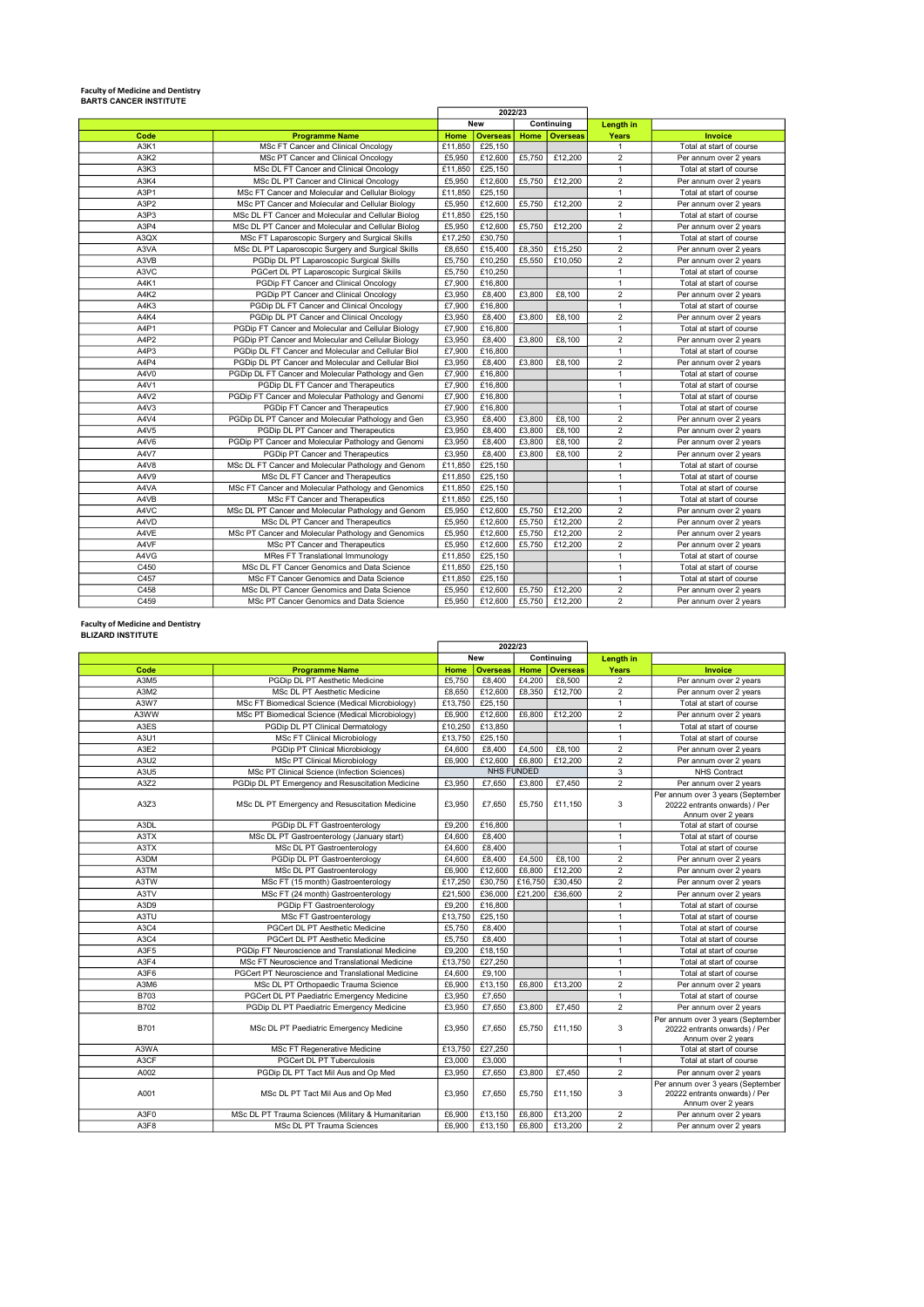## Faculty of Medicine and Dentistry WOLFSON INSTITUTE OF POPULATION HEALTH

|                               |                                                    | 2022/23 |                 |        |                 |                |                          |
|-------------------------------|----------------------------------------------------|---------|-----------------|--------|-----------------|----------------|--------------------------|
|                               |                                                    |         | <b>New</b>      |        | Continuing      | Length in      |                          |
| Code                          | <b>Programme Name</b>                              | Home    | <b>Overseas</b> | Home   | <b>Overseas</b> | Years          | <b>Invoice</b>           |
| A3CA                          | PGCert Advanced Skills in Mental Health            | £3.450  | £6,950          |        |                 | $\mathbf{1}$   | Total at start of course |
| A3C9                          | PGDip FT Creative Arts and Mental Health           | £6,850  | £12,850         |        |                 | $\overline{1}$ | Total at start of course |
| A3B9                          | MSc FT Creative Arts and Mental Health             | £10,250 | £19,250         |        |                 | $\mathbf{1}$   | Total at start of course |
| A3C8                          | PGDip PT Creative Arts and Mental Health           | £3,450  | £6,450          | £3,300 | £6.100          | $\overline{2}$ | Per annum over 2 years   |
| A3C7                          | MSc PT Creative Arts and Mental Health             | £5.150  | £9.650          | £4.950 | £9.150          | $\overline{2}$ | Per annum over 2 years   |
| A3CQ                          | PGDip DL FT Mental Health: CPG in MHC              | £6,850  | £13,850         |        |                 | $\mathbf{1}$   | Total at start of course |
| A3CM                          | PGDip FT Mental Health: CPP                        | £6,850  | £13,850         |        |                 | $\overline{1}$ | Total at start of course |
| A3CK                          | MSc FT Mental Health: CPP                          | £10,250 | £20,750         |        |                 | $\overline{1}$ | Total at start of course |
| A3XA                          | <b>MRes FT Mental Health: CPP</b>                  | £10,250 | £20.750         |        |                 | $\mathbf{1}$   | Total at start of course |
| A3CO                          | MSc DL FT Mental Health: CPP                       | £10.250 | £20.750         |        |                 | $\mathbf{1}$   | Total at start of course |
| A3CR                          | PGDip DL PT Mental Health: CPP                     | £3.450  | £6,950          | £3.300 | £6,550          | $\overline{2}$ | Per annum over 2 years   |
| A3CN                          | PGDip PT Mental Health: CPP                        | £3,450  | £6,950          | £3,300 | £6,550          | $\overline{2}$ | Per annum over 2 years   |
| A3CP                          | MSc DL PT Mental Health: CPP                       | £5.150  | £10,400         | £4.950 | £9,800          | $\overline{2}$ | Per annum over 2 years   |
| A <sub>3</sub> CL             | MSc PT Mental Health: CPP                          | £5.150  | £10,400         | £4.950 | £9,800          | $\overline{2}$ | Per annum over 2 years   |
| A3CG                          | MSc FT Forensic Psychology+Mental Health (w/ELFT)  | £10.250 | £22.950         |        |                 | $\overline{1}$ | Total at start of course |
| A3CH                          | MSc PT Forensic Psychology+Mental Health (w ELFT)  | £5,150  | £11,500         | £4.950 | £11,150         | $\overline{2}$ | Per annum over 2 years   |
| A3A2                          | MSc FT Global Public Health and Policy             | £10,950 | £19,250         |        |                 | $\mathbf{1}$   | Total at start of course |
| A3AC                          | MRes FT Global Public Health and Policy            | £10,950 | £19,250         |        |                 | $\mathbf{1}$   | Total at start of course |
| A3AE                          | PGCert FT Global Public Health and Policy          | £3.650  | £6,000          |        |                 | $\overline{1}$ | Total at start of course |
| A35A                          | PGDip PT Global Public Health and Policy           | £3.650  | £6,000          | £3.550 | £6.100          | $\overline{2}$ | Per annum over 2 years   |
| A3A5                          | MSc PT Global Public Health and Policy             | £5.500  | £9,650          | £5.300 | £9.150          | $\overline{2}$ | Per annum over 2 years   |
| A3W3                          | PGDip FT Global Health, Law and Governance         | £7,300  | £12,850         |        |                 | $\mathbf{1}$   | Total at start of course |
| A3AA                          | MRes FT Global Health Law and Governance           | £10.950 | £19,250         |        |                 | $\mathbf{1}$   | Total at start of course |
| A3W5                          | MSc FT Global Health, Law and Governance           | £10.950 | £19,250         |        |                 | $\mathbf{1}$   | Total at start of course |
| A3W4                          | PGDip PT Global Health, Law and Governance         | £3,650  | £6,450          | £3,550 | £6,100          | $\overline{2}$ | Per annum over 2 years   |
| A3W6                          | MSc PT Global Health, Law and Governance           | £5,500  | £9.650          | £5.300 | £9.150          | $\overline{2}$ | Per annum over 2 years   |
| A3A0                          | MSc FT Global Health Systems Theory and Policy     | £10.950 | £19,250         |        |                 | $\mathbf{1}$   | Total at start of course |
| A3AB                          | MRes FT Global Health Systems Theory and Policy    | £10.950 | £19,250         |        |                 | $\mathbf{1}$   | Total at start of course |
| A38A                          | PGDip PT Global Health Systems Theory and Policy   | £3,650  | £6.450          | £3.550 | £6.100          | $\overline{2}$ | Per annum over 2 years   |
| A3AD                          | MSc PT Global Health Systems Theory and Policy     | £5,500  | £9,650          | £5,300 | £9,150          | $\overline{2}$ | Per annum over 2 years   |
| A3L3                          | PGDip DL FT Mental Health: Psychological Therapies | £6,850  | £13,850         |        |                 | $\mathbf{1}$   | Total at start of course |
| A3Y5                          | PGDip FT Mental Health: Psychological Therapies    | £6,850  | £13,850         |        |                 | $\overline{1}$ | Total at start of course |
| A3X0                          | MRes FT Mental Health: Psychological Therapies     | £10,250 | £20.750         |        |                 | $\mathbf{1}$   | Total at start of course |
| A <sub>3</sub> L <sub>1</sub> | MSc DL FT Mental Health: Psychological Therapies   | £10,250 | £20.750         |        |                 | $\mathbf{1}$   | Total at start of course |
| A3X5                          | MSc FT Mental Health: Psychological Therapies      | £10,250 | £20,750         |        |                 | $\mathbf{1}$   | Total at start of course |
| A <sub>3</sub> L <sub>4</sub> | PGDip DL PT Mental Health: Psychological Therapies | £3.450  | £6,950          | £3.300 | £6,550          | $\overline{2}$ | Per annum over 2 years   |
| A3Y6                          | PGDip PT Mental Health: Psychological Therapies    | £3.450  | £6,950          | £3.300 | £6,550          | $\overline{2}$ | Per annum over 2 years   |
| A3L2                          | MSc DL PT Mental Health: Psychological Therapies   | £5,150  | £10,400         | £4.950 | £9,800          | $\overline{2}$ | Per annum over 2 years   |
| A3X6                          | MSc PT Mental Health: Psychological Therapies      | £5,150  | £10,400         | £4,950 | £9,800          | $\overline{2}$ | Per annum over 2 years   |
| A3CD                          | <b>MSc FT Public Mental Health</b>                 | £10.950 | £19,250         |        |                 | $\mathbf{1}$   | Total at start of course |
| A3CE                          | <b>MSc PT Public Mental Health</b>                 | £5.500  | £9.650          | £5,300 | £10,650         | $\overline{2}$ | Per annum over 2 years   |

#### Faculty of Medicine and Dentistry WILLIAM HARVEY RESEARCH INSTITUTE

|                   |                                                  | 2022/23 |                 |        |                 |                                    |                          |
|-------------------|--------------------------------------------------|---------|-----------------|--------|-----------------|------------------------------------|--------------------------|
|                   |                                                  |         | <b>New</b>      |        | Continuing      | Length in                          |                          |
| Code              | <b>Programme Name</b>                            | Home    | <b>Overseas</b> | Home   | <b>Overseas</b> | Years                              | <b>Invoice</b>           |
| <b>B2D5</b>       | PGDip DL FT Clinical Drug Development            | £7,900  | £16,800         |        |                 | $\mathbf{1}$                       | Total at start of course |
| <b>B2D1</b>       | PGDip FT Clinical Drug Development               | £7,900  | £16,800         |        |                 | $\mathbf{1}$                       | Total at start of course |
| <b>B2D7</b>       | PGDip DL Variable Mode Clinical Drug Development | £7.900  | £16,800         |        |                 | $\overline{4}$                     | Total at start of course |
| <b>B2D2</b>       | PGDip Variable Mode Clinical Drug Development    | £7,900  | £16,800         |        |                 | $\overline{4}$                     | Total at start of course |
| <b>B2S5</b>       | MSc DL FT Clinical Drug Development              | £11.850 | £25,150         |        |                 | $\mathbf{1}$                       | Total at start of course |
| <b>B2S1</b>       | MSc FT Clinical Drug Development                 | £11,850 | £25.150         |        |                 | $\overline{1}$                     | Total at start of course |
| <b>B2S2</b>       | MSc Variable Mode Clinical Drug Development      | £11,850 | £25,150         |        |                 | $\overline{4}$                     | Total at start of course |
| <b>B2S7</b>       | MSc DL Variable Mode Clinical Drug Development   | £11,850 | £25,150         |        |                 | $\overline{4}$                     | Total at start of course |
| <b>B2D9</b>       | PGDip PT Clinical Drug Development               | £3.950  | £8,400          | £3,800 | £8.100          | $\overline{2}$                     | Per annum over 2 years   |
| <b>B2S9</b>       | MSc PT Clinical Drug Development                 | £5,950  | £12,600         | £5,750 | £12,200         | $\overline{c}$                     | Per annum over 2 years   |
| A3V2              | PGDip FT Clinical Endocrinology                  | £7,900  | £16,800         |        |                 | $\mathbf{1}$                       | Total at start of course |
| A3VH              | PGDip DL FT Clinical Endocrinology               | £7,900  | £16,800         |        |                 | $\mathbf{1}$                       | Total at start of course |
| A3V1              | <b>MSc FT Clinical Endocrinology</b>             | £11,850 | £25,150         |        |                 | $\mathbf{1}$                       | Total at start of course |
| A3VJ              | MSc DL FT Clinical Endocrinology                 | £11,850 | £25,150         |        |                 | $\mathbf{1}$                       | Total at start of course |
| A3V8              | PGCert PT Clinical Research                      | £3,950  | £8,400          | £3,800 | £8,100          | $\overline{2}$                     | Per annum over 2 years   |
| A3U8              | PGCert PT Clinical Research                      | £3,950  | £8,400          | £3,800 | £8.100          | $\overline{c}$                     | Per annum over 2 years   |
| A3TI              | PGDip FT Critical Care                           | £7,900  | £20,500         |        |                 | $\mathbf{1}$                       | Total at start of course |
| A3V4              | PGDip DL FT Critical Care                        | £7,900  | £20,500         |        |                 | $\mathbf{1}$                       | Total at start of course |
| A3V5              | MSc DL FT Critical Care                          | £11,850 | £30,750         |        |                 | $\mathbf{1}$                       | Total at start of course |
| A3T8              | MSc Variable Mode Critical Care                  | £11,850 | £30,750         |        |                 | $\overline{4}$                     | Total at start of course |
| A3T7              | <b>MSc FT Critical Care</b>                      | £11,850 | £30,750         |        |                 | $\mathbf{1}$                       | Total at start of course |
| A3V3              | PGCert DL FT Critical Care                       | £3,950  | £10,250         |        |                 | $\mathbf{1}$                       | Total at start of course |
| A3VF              | PGDip DL PT Critical Care                        | £3,950  | £10,250         | £3,800 | £10,150         | $\overline{2}$                     | Per annum over 2 years   |
| A3TJ              | PGDip PT Critical Care                           | £3.950  | £10,250         | £3,800 | £10.150         | $\overline{2}$                     | Per annum over 2 years   |
| A3TD              | MSc PT Critical Care                             | £5,950  | £15,400         | £5,750 | £15,250         | $\overline{\mathbf{c}}$            | Per annum over 2 years   |
| A3VG              | MSc DL PT Critical Care                          | £5,950  | £15,400         | £5,750 | £15,250         | $\overline{2}$                     | Per annum over 2 years   |
| A3R5              | MRes FT Cardiac and Vascular Medicine            | £17,250 | £25,150         |        |                 | $\mathbf{1}$                       | Total at start of course |
| A3D4              | PGDip DL PT Endocrinology and Diabetes           | £3,950  | £8,400          | £3,800 | £8,100          | $\overline{c}$                     | Per annum over 2 years   |
| A3S4              | MSc DL PT Endocrinology and Diabetes             | £5,950  | £12,600         | £5.750 | £12,200         | $\overline{2}$                     | Per annum over 2 years   |
| A3Q3              | <b>MSc FT Forensic Medical Sciences</b>          | £11,850 | £25,150         |        |                 | $\mathbf{1}$                       | Total at start of course |
| A3Q4              | MSc Variable Mode Forensic Medical Sciences      | £11,850 | £25,150         |        |                 | $\overline{4}$                     | Total at start of course |
| C <sub>45</sub>   | PGCert FT Genomic Medicine (HEE FUNDED)          |         |                 |        |                 |                                    |                          |
| C45E              | PGDip FT Genomic Medicine (HEE FUNDED)           |         |                 |        |                 |                                    |                          |
| C45C              | MSc DL PT Genomic Medicine (HEE FUNDED)          |         |                 |        |                 | Funded by Health Education England |                          |
| C45A              | MSc FT Genomic Medicine (HEE FUNDED)             |         |                 |        |                 |                                    |                          |
| C45K              | PGCert DL PT Genomic Medicine (HEE FUNDED)       |         |                 |        |                 |                                    |                          |
| C45G              | PGDip DL PT Genomic Medicine (HEE FUNDED)        |         |                 |        |                 |                                    |                          |
| C45N              | MSc DL PT Genomic Medicine                       | £5,500  | £12,000         | £5,300 | £11,150         | $\overline{\mathbf{c}}$            | Per annum over 2 years   |
| C45O              | PGDip FT Genomic Medicine                        | £7,900  | £16,000         |        |                 | $\mathbf{1}$                       | Total at start of course |
| C45F              | PGDip FT Genomic Medicine                        | £7,900  | £16,000         |        |                 | $\mathbf{1}$                       | Total at start of course |
| C45M              | MSc FT Genomic Medicine                          | £11,850 | £23,950         |        |                 | $\mathbf{1}$                       | Total at start of course |
| C45B              | MSc FT Genomic Medicine                          | £11,850 | £23,950         |        |                 | $\mathbf{1}$                       | Total at start of course |
| C45R              | PGCert DL PT Genomic Medicine                    | £3,950  | £8,000          |        |                 | $\mathbf{1}$                       | Total at start of course |
| C45L              | PGCert DL PT Genomic Medicine                    | £3,950  | £8,000          |        |                 | $\mathbf{1}$                       | Total at start of course |
| C45Q              | PGCert FT Genomic Medicine                       | £3,950  | £8,000          |        |                 | $\mathbf{1}$                       | Total at start of course |
| C <sub>45</sub> J | <b>PGCert FT Genomic Medicine</b>                | £3.950  | £8,000          |        |                 | $\mathbf{1}$                       | Total at start of course |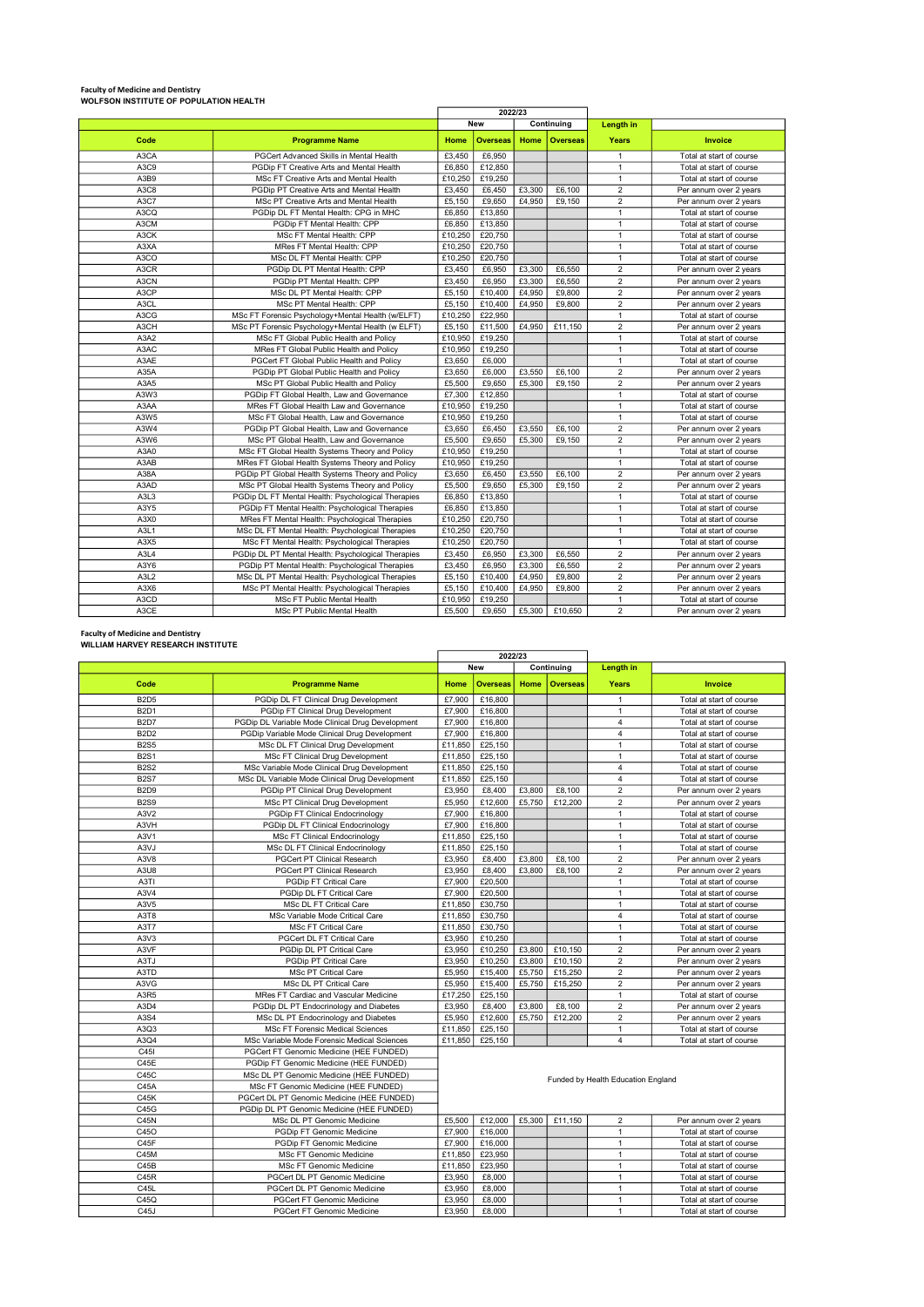| C45H                          | PGDip DL PT Genomic Medicine                       | £3,950  | £8,000  | £3,800 | £7,450  | 2                       | Per annum over 2 years   |
|-------------------------------|----------------------------------------------------|---------|---------|--------|---------|-------------------------|--------------------------|
| C45P                          | PGDip DL PT Genomic Medicine                       | £3.950  | £8,000  | £3,800 | £7.450  | $\overline{2}$          | Per annum over 2 years   |
| C45D                          | MSc DL PT Genomic Medicine                         | £5,950  | £12,000 | £5,750 | £11,150 | $\overline{2}$          | Per annum over 2 years   |
| <b>B2D8</b>                   | PGDip DL Variable Mode Health Care Research Method | £7,300  | £16,000 |        |         | $\overline{4}$          | Total at start of course |
| B <sub>2</sub> D <sub>3</sub> | PGDip FT Health Care Research Methods              | £7,300  | £16,000 |        |         | $\overline{1}$          | Total at start of course |
| <b>B2D6</b>                   | PGDip DL FT Health Care Research Methods           | £7.300  | £16,000 |        |         | 1                       | Total at start of course |
| <b>B2D4</b>                   | PGDip Variable Mode Health Care Research Methods   | £7,300  | £16,000 |        |         | 4                       | Total at start of course |
| <b>B2S6</b>                   | MSc DL FT Health Care Research Methods             | £10,950 | £23,950 |        |         | $\mathbf{1}$            | Total at start of course |
| <b>B2S8</b>                   | MSc DL Variable Mode Health Care Research Methods  | £10,950 | £23,950 |        |         | 4                       | Total at start of course |
| <b>B2S4</b>                   | MSc Variable Mode Health Care Research Methods     | £10,950 | £23,950 |        |         | $\overline{4}$          | Total at start of course |
| <b>B2S3</b>                   | MSc FT Health Care Research Methods                | £10,950 | £23,950 |        |         | $\mathbf{1}$            | Total at start of course |
| <b>B2D0</b>                   | PGDip PT Health Care Research Methods              | £3,650  | £8,000  | £3.550 | £7.450  | $\overline{2}$          | Per annum over 2 years   |
| <b>B2S0</b>                   | MSc PT Health Care Research Methods                | £5,500  | £12,000 | £5,300 | £11,150 | $\overline{c}$          | Per annum over 2 years   |
| A3R2                          | MRes FT Inflammation: Cellular and Vasc Aspects    | £17,250 | £25,150 |        |         | $\mathbf{1}$            | Total at start of course |
| A1NM                          | PGCert DL PT Neuromodulation and Pain Management   |         | £5,500  |        |         | $\mathbf{1}$            | Total at start of course |
| A3BS                          | PGDip FT Podiatric Sports Medicine                 |         | £16,000 |        |         | $\mathbf{1}$            | Total at start of course |
| A3BU                          | MSc FT Podiatric Sports Medicine                   |         | £23,950 |        |         | $\mathbf{1}$            | Total at start of course |
| A3BT                          | PGDip PT Podiatric Sports Medicine                 |         | £8,000  | £3,800 | £7,450  | $\overline{2}$          | Per annum over 2 years   |
| A3BV                          | MSc PT Podiatric Sports Medicine                   |         | £12,000 | £5.750 | £11,150 | $\overline{2}$          | Per annum over 2 years   |
| A3BW                          | PGDip VM Podiatric Sports Medicine                 |         | £16,000 |        |         | 4                       | Total at start of course |
| A3BX                          | £11,850<br>MSc VM Podiatric Sports Medicine        |         | £23,950 |        |         | 4                       | Total at start of course |
| A3E8                          | PGDip VM Sports and Exercise Medicine - Medic      | £7,900  | £15,300 |        |         | 4                       | Total at start of course |
| A3E3                          | PGDip FT Sports and Exercise Medicine - Medic      | £7,900  | £15,300 |        |         | $\mathbf{1}$            | Total at start of course |
| A3TA                          | MSc FT Sports and Exercise Medicine - Medic        | £11,850 | £22,950 |        |         | 1                       | Total at start of course |
| A3TG                          | MSc VM Sports and Exercise Medicine - Medic        | £11,850 | £22,950 |        |         | 4                       | Total at start of course |
| A3ED                          | PGDip PT Sports and Exercise Medicine - Medic      | £3,950  | £7,650  | £3,800 | £7,450  | $\overline{c}$          | Per annum over 2 years   |
| A3TK                          | MSc PT Sports and Exercise Medicine - Medic        | £5,950  | £11,500 | £5,750 | £11,150 | $\overline{c}$          | Per annum over 2 years   |
| A3EA                          | PGDip FT Sports and Exercise Medicine - Podiatrist | £7,900  | £15,300 |        |         | $\overline{1}$          | Total at start of course |
| A3EB                          | PGDip VM Sports and Exercise Medicine - Podiatrist | £7,900  | £15,300 |        |         | 4                       | Total at start of course |
| A3TZ                          | MSc VM Sports and Exercise Medicine - Podiatrist   | £11,850 | £22,950 |        |         | 4                       | Total at start of course |
| A3TY                          | MSc FT Sports and Exercise Medicine - Podiatrist   | £11,850 | £22,950 |        |         | $\mathbf{1}$            | Total at start of course |
| A3EI                          | PGDip PT Sports and Exercise Medicine - Podiatrist | £3,950  | £7,650  | £3,800 | £7,450  | $\overline{2}$          | Per annum over 2 years   |
| A3TL                          | MSc PT Sports and Exercise Medicine - Podiatrist   | £5,950  | £11,500 | £5,750 | £11,150 | $\overline{2}$          | Per annum over 2 years   |
| A3E9                          | PGDip VM Sports and Exercise Medicine - Physio     | £7,900  | £15,300 |        |         | 4                       | Total at start of course |
| A3E4                          | PGDip FT Sports and Exercise Medicine - Physio     | £7,900  | £15,300 |        |         | $\mathbf{1}$            | Total at start of course |
| A3TB                          | MSc FT Sports and Exercise Medicine - Physio       | £11,850 | £22,950 |        |         | $\mathbf{1}$            | Total at start of course |
| A3TH                          | MSc VM Sports and Exercise Medicine - Physio       |         | £22,950 |        |         | $\overline{4}$          | Total at start of course |
| A3EN                          | PGDip PT Sports and Exercise Medicine - Physio     | £3.950  | £7,650  | £3,800 | £7,450  | $\overline{\mathbf{c}}$ | Per annum over 2 years   |
| A3TN                          | MSc PT Sports and Exercise Medicine - Physio       | £5,950  | £11,500 | £5,750 | £11,150 | $\overline{2}$          | Per annum over 2 years   |